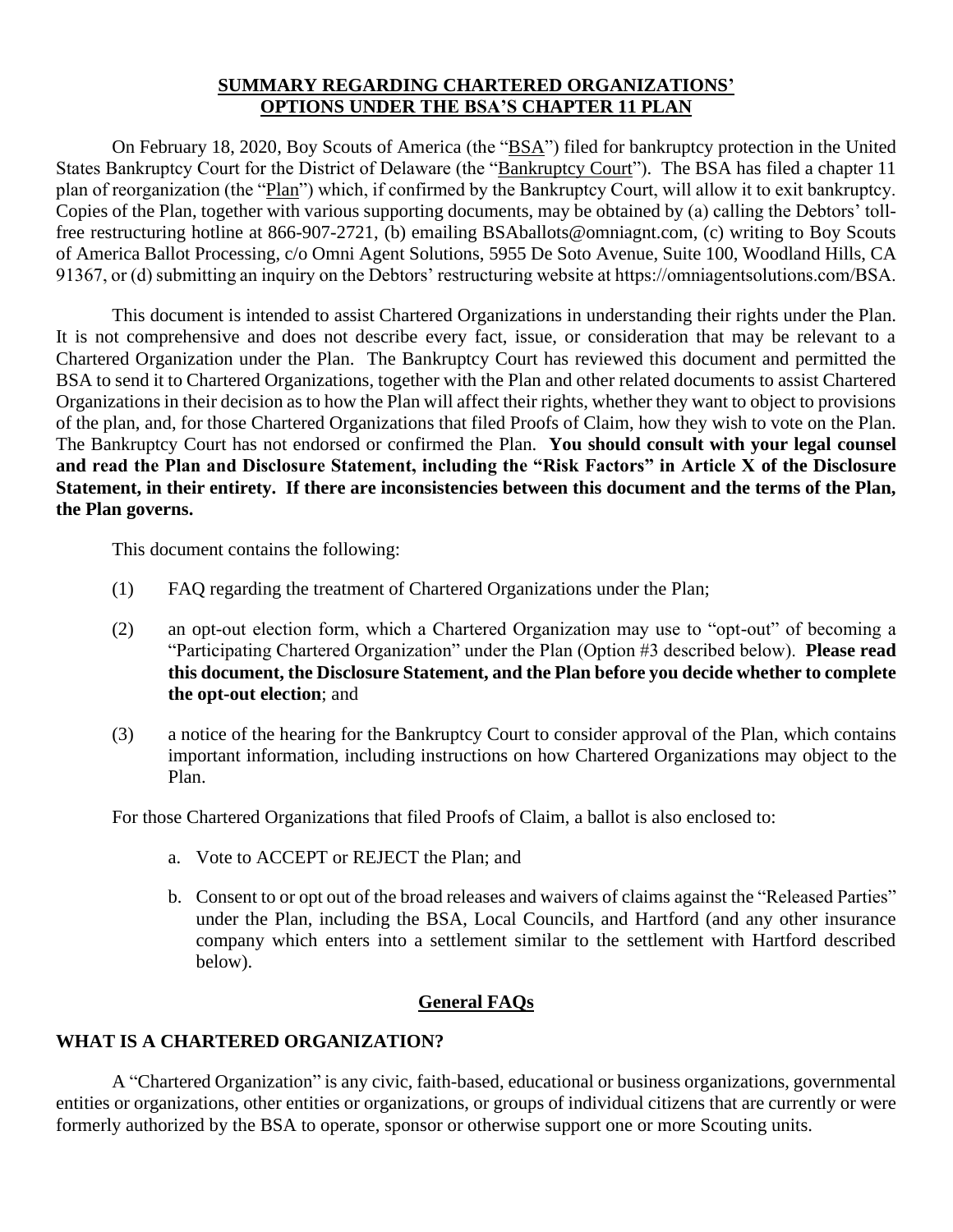## **WILL THE CHOICES THAT A CHARTERED ORGANIZATION MAKES UNDER THE PLAN IMPACT ITS CURRENT RELATIONSHIP WITH THE BSA AND SCOUTING?**

No. The choices a Chartered Organization makes under the Plan relate only to treatment of historical alleged Abuse Claims that pre-date the BSA's bankruptcy filing. The vast majority of Abuse Claims are decades old. Any decision you make under the Plan will not impact your relationship with the BSA and Scouting as it stands today. *We are asking our Chartered Organizations to make certain choices under the Plan, but the choices that you make will have no impact on your relationship with the BSA and Scouting going forward. They relate only to handling of historical alleged Abuse Claims.*

#### **WHAT RIGHTS DOES A CHARTERED ORGANIZATION CURRENTLY HAVE AGAINST THE BSA, LOCAL COUNCILS, AND BSA-PROVIDED INSURANCE?**

Since January 1, 1976, the BSA has included Chartered Organizations as insured parties under its general liability insurance policies. That is, if a claim is made against a Chartered Organization related to Scouting from any time after January 1, 1976, the Chartered Organization can make a claim against the BSA's general liability insurance policy and potentially receive coverage under that policy (in addition to any insurance policy that the Chartered Organization may have purchased for itself). Prior to 1976, while the BSA did not include Chartered Organizations as insured parties, many Local Councils purchased insurance policies that included Chartered Organizations as additional insureds. While we do not have a comprehensive picture of insurance coverage for Chartered Organizations prior to 1976, Local Councils purchased insurance from Insurance Company of North America ("INA/Century"), Hartford, Arrowood and others which may offer protection to Chartered Organizations. Some Chartered Organizations have asserted that they have rights to pre-1976 BSA insurance on the basis that they are "volunteer leaders" as defined in the insurance policies; the BSA believes that those claims will be disputed by the BSA's insurers and others.

In addition to BSA-provided insurance, Chartered Organizations may have their own insurance coverage that covers an Abuse Claim related to Scouting, and Chartered Organizations may have claims against the BSA or Local Councils for "contribution," "indemnity," or both for an Abuse Claim related to Scouting. Rights of contribution and indemnity can arise either under a written contract or, in somewhat more limited circumstances, under common law. In 2013, the BSA adopted a resolution stating that the BSA "shall defend and indemnify Chartered Organizations . . . who act in good faith and against whom claims are asserted based upon [the BSA's] membership standards." Certain Chartered Organizations assert that this resolution pertained to Abuse Claims. The BSA disputes these assertions. Following that BSA resolution, beginning in 2014, indemnification provisions in favor of Chartered Organizations were included in the annual charter agreement between a Chartered Organization and its Local Council. Chartered Organizations may also have rights against the BSA and Local Councils by operation of law related to claims of Abuse, such as rights of contribution. Claims against the BSA on account of contribution or indemnity for Abuse Claims related to Scouting were required to be filed in the BSA's bankruptcy case on or before November 16, 2020.

## **WHAT ARE THE OPTIONS A CHARTERED ORGANIZATION HAS FOR TREATMENT OF CLAIMS AND RIGHTS UNDER THE PLAN?**

The Plan provides a framework for the comprehensive resolution for historical Scouting-related Abuse Claims against the BSA and the Local Councils. With respect to Chartered Organizations, there are three potential options that a Chartered Organization may choose from. Each option affects, or may affect: (i) the Chartered Organization's rights in the BSA and Local Council insurance policies which provide protection to Chartered Organizations; (ii) the amount of protection a Chartered Organization may receive from Abuse Claims asserted against the Chartered Organization; (iii) how a Chartered Organization's claims against the BSA and Local Councils are treated; and (iv) if an insurer of a Chartered Organization becomes a Settling Insurance Company,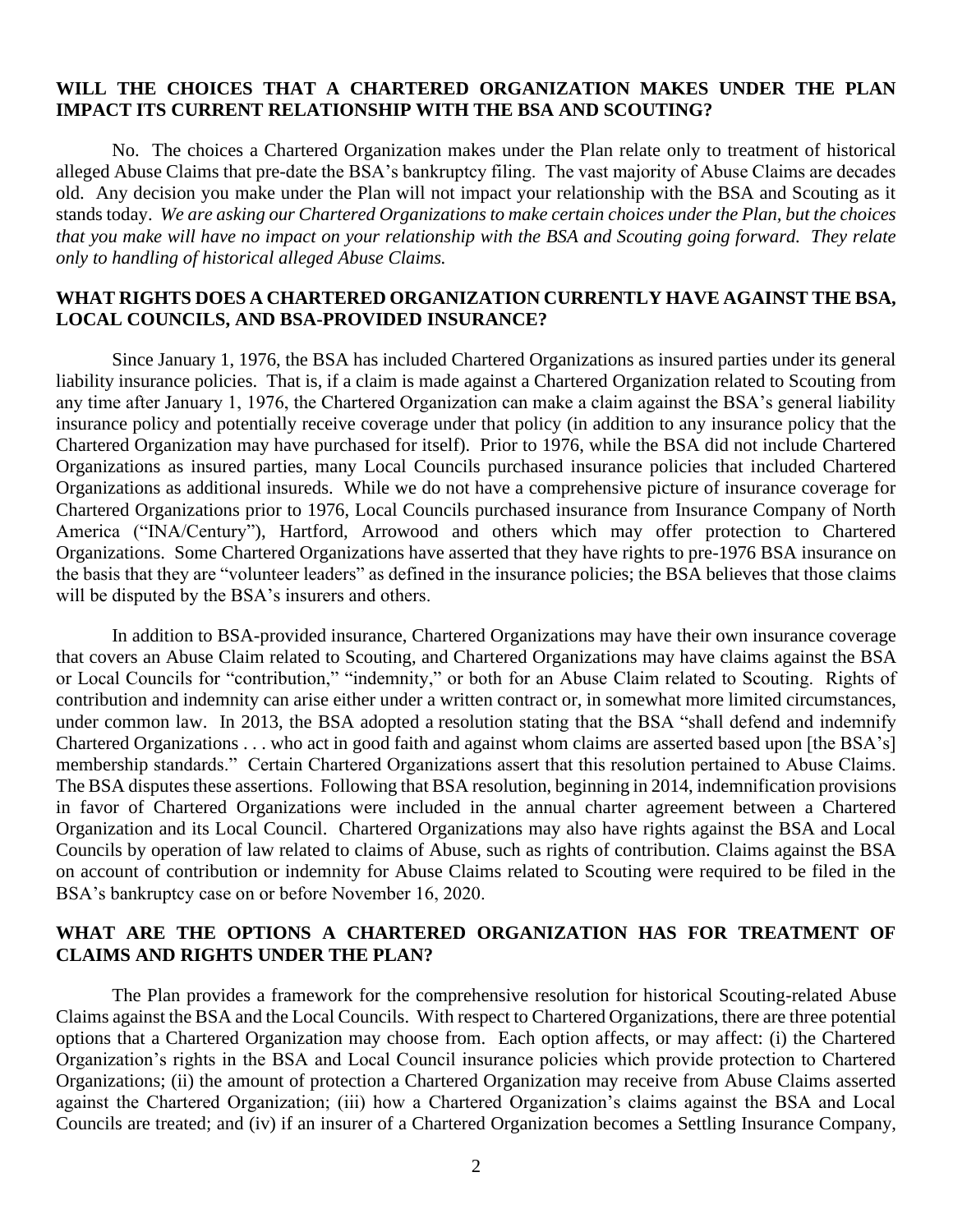the Chartered Organization's rights in the Chartered Organization insurance policies which provide protection to Chartered Organizations, but solely to the extent of coverage for Abuse Claims related to Scouting. Here is a summary of these three options:

*Option #1 – Participating Chartered Organization*: Unless a Chartered Organization affirmatively chooses Option #2 or Option #3 below, the Plan deems a Chartered Organization to be a Participating Chartered Organization. This provides:

- a. **Insurance**: The Chartered Organization will not have any rights in 1976-forward BSA or Local Council insurance policies and the Plan may assign or otherwise provide for the Settlement Trust to access such insurance rights. The Chartered Organization will retain whatever rights they previously had (to the extent such rights exist) in pre-1976 insurance policies. This is described in greater detail in the "Insurance Rights" discussion below. BSA has not sought insurer consent for the partial assignment of coverage and there is a risk that the proposed assignment absent insurer consent might not be effective and/or could void coverage.
- b. **Protection from Direct Abuse Claims**: The Chartered Organization will remain liable for all pre-1976 Direct Abuse claims that are asserted presently or may be asserted in the future. For 1976 forward abuse claims, abuse victims will not be able to assert claims directly against the Chartered Organization.
- c. **Claims against BSA and Local Councils**: All such claims will be waived, regardless of whether it is a claim that arose before or after January 1, 1976.
- d. **Hartford Release**: The Chartered Organization will release Hartford from insurance- and Abuserelated Claims as provided in the term sheet for the proposed settlement between the BSA and Hartford.

*Option #2 – Contributing Chartered Organization*: Chartered Organizations may negotiate with the BSA and abuse claimant representatives to make a substantial monetary contribution to the Settlement Trust and become full a Contributing Chartered Organization under the Plan. If they do so, they will receive the same protection from Scouting-related Abuse Claims that the BSA and Local Councils will receive in exchange for their respective monetary and insurance contributions to the Settlement Trust. This provides:

- a. **Insurance**: The Chartered Organization will not have any rights in any insurance policies purchased by the BSA or the Local Councils, whether before or after January 1, 1976 and the Plan may assign or otherwise provide for the Settlement Trust to access such insurance rights.
- b. **Protection from Direct Abuse Claims**: All Direct Abuse Claims against a Chartered Organization will be "channeled" to the Settlement Trust to the same extent as claims against the BSA and the Local Councils are channeled regardless of whether it is a claim that arose before or after January 1, 1976. All Scouting-related abuse claims will be channeled, but not abuse claims which were unrelated to the Chartered Organization's participation in Scouting.
- c. **Claims against BSA and Local Councils**: All such claims will be waived, regardless of whether it is a claim that arose before or after January 1, 1976.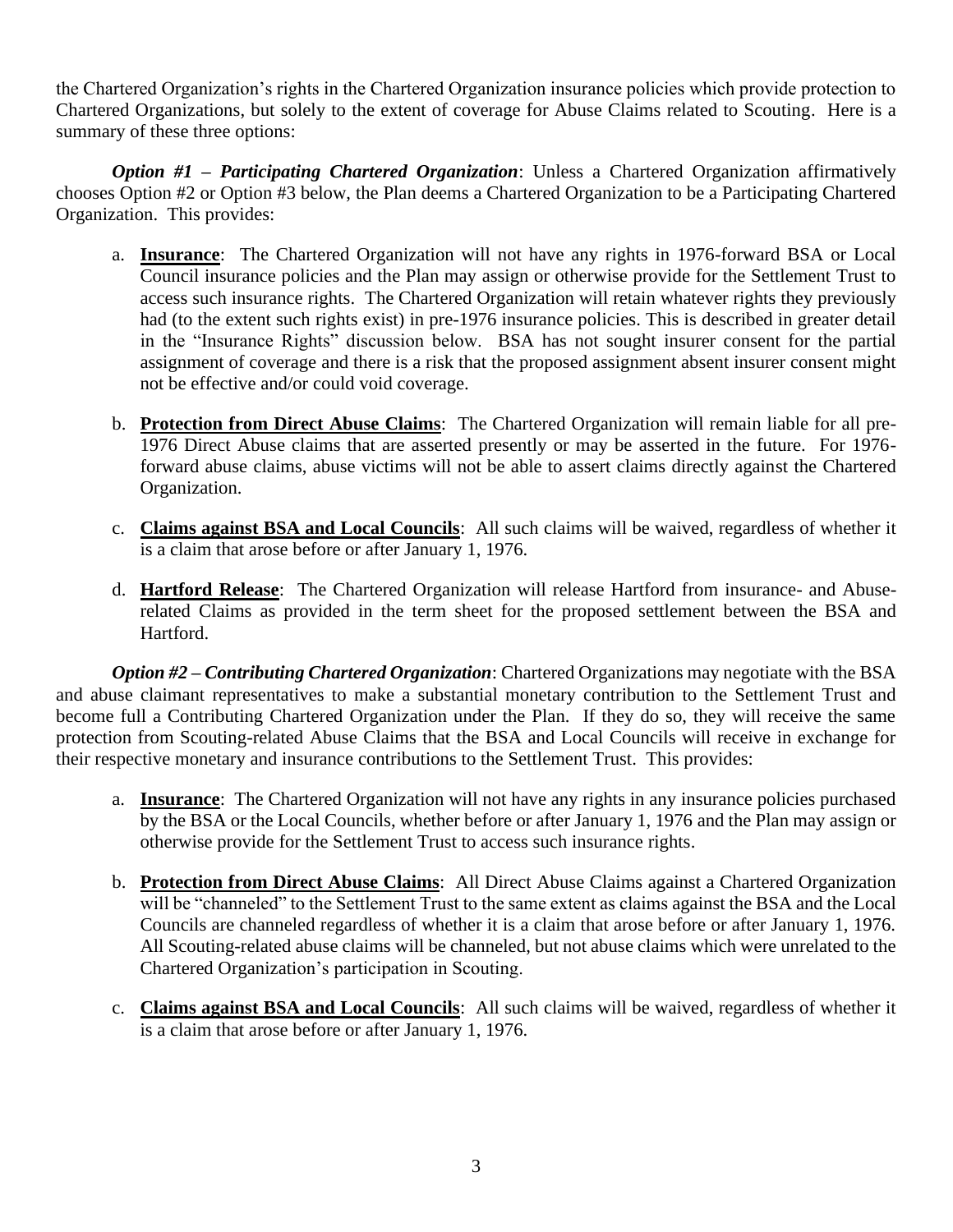*Option #3* – *Opt Out*: Chartered Organizations can "opt out" of either Option #1 or Option #2.

- a. **Insurance**: The Chartered Organization will retain rights in BSA and Local Council insurance policies regardless of whether policies were issued before or after January 1, 1976, subject to any sales by the BSA of insurance policies back to its insureds, including Hartford, in which event the rights and interests of Chartered Organizations under those policies will attach to the sale proceeds (or be afforded other adequate protection). This is described in greater detail in the "Insurance Rights" discussion below.
- b. **Protection from Direct Abuse Claims**: The Chartered Organization will remain liable for all Abuse Claims that are asserted presently or may be asserted in the future, regardless of whether such claims arose before or after January 1, 1976.
- c. **Claims against BSA and Local Councils**: All such claims will be preserved, but they will be channeled to the Settlement Trust. A more detailed discussion of the Settlement Trust, the Settlement Trustee and the treatment of Chartered Organizations' Indirect Abuse Claims under the Plan is described in the Settlement Trust discussion below.
- d. **Hartford Settlement**: The proposed Hartford settlement will release Hartford from any obligations Hartford has to Chartered Organizations under the Hartford insurance policies issued to the BSA.

# **DOES A CHARTERED ORGANIZATION GET TO VOTE ON THE PLAN**?

Only those Chartered Organizations that filed an Indirect Abuse Claim (or other Claim) have the right to vote on the Plan. The overwhelming majority of Chartered Organizations that filed claims in the BSA's bankruptcy filed Indirect Abuse Claims. For those Chartered Organizations that did, they will need to fill out the CLASS 9 BALLOT to vote to ACCEPT or REJECT the Plan. Regardless of whether a Chartered Organization casts a ballot for or against the Plan, it must independently decide which of the three Plan Options described above that it wishes to proceed under. Chartered Organizations entitled to vote will also be asked whether to consent or opt out of the broad releases and waivers of claims against the "Released Parties" under the Plan, including the BSA, Local Councils, and Hartford (and any other insurance company which enters into a settlement similar to the settlement with Hartford described below).

# **INSURANCE RIGHTS – WHAT WILL HAPPEN TO A CHARTERED ORGANIZATION'S RIGHTS UNDER BSA OR LOCAL COUNCIL INSURANCE POLICIES UNDER THE PLAN?**

a. **Insurance Rights against Hartford and the proposed Hartford Settlement**. The Plan proposes a settlement under which the BSA will sell back to Hartford of all of the liability insurance policies issued by Hartford to the BSA that cover Abuse Claims. Hartford issued significant amounts of insurance to the BSA under which Chartered Organizations have rights. Specifically, Hartford issued to the BSA primary policies for 1976 and 1977 and excess policies in 1981 and 1982. If the Bankruptcy Court confirms the Plan and approves the sale of the insurance policies that Hartford issued to the BSA, the effect will be that Hartford will buy back the BSA insurance policies "free and clear" of any and all interests of any entity (including Chartered Organizations) in those policies, with the result being that any rights and interests of Chartered Organizations under those policies will attach to the sale proceeds (or be afforded other adequate protection), but the Chartered Organization will not be able to assert those rights or interests against Hartford. A list of the policies that Hartford is buying back and the years those policies cover can be found at Docket No. 6210-1, Exhibit A. Hartford also issued policies to the Local Councils which may also cover Chartered Organizations. The proposed Hartford settlement requires that the BSA and Local Councils "secure an assignment to the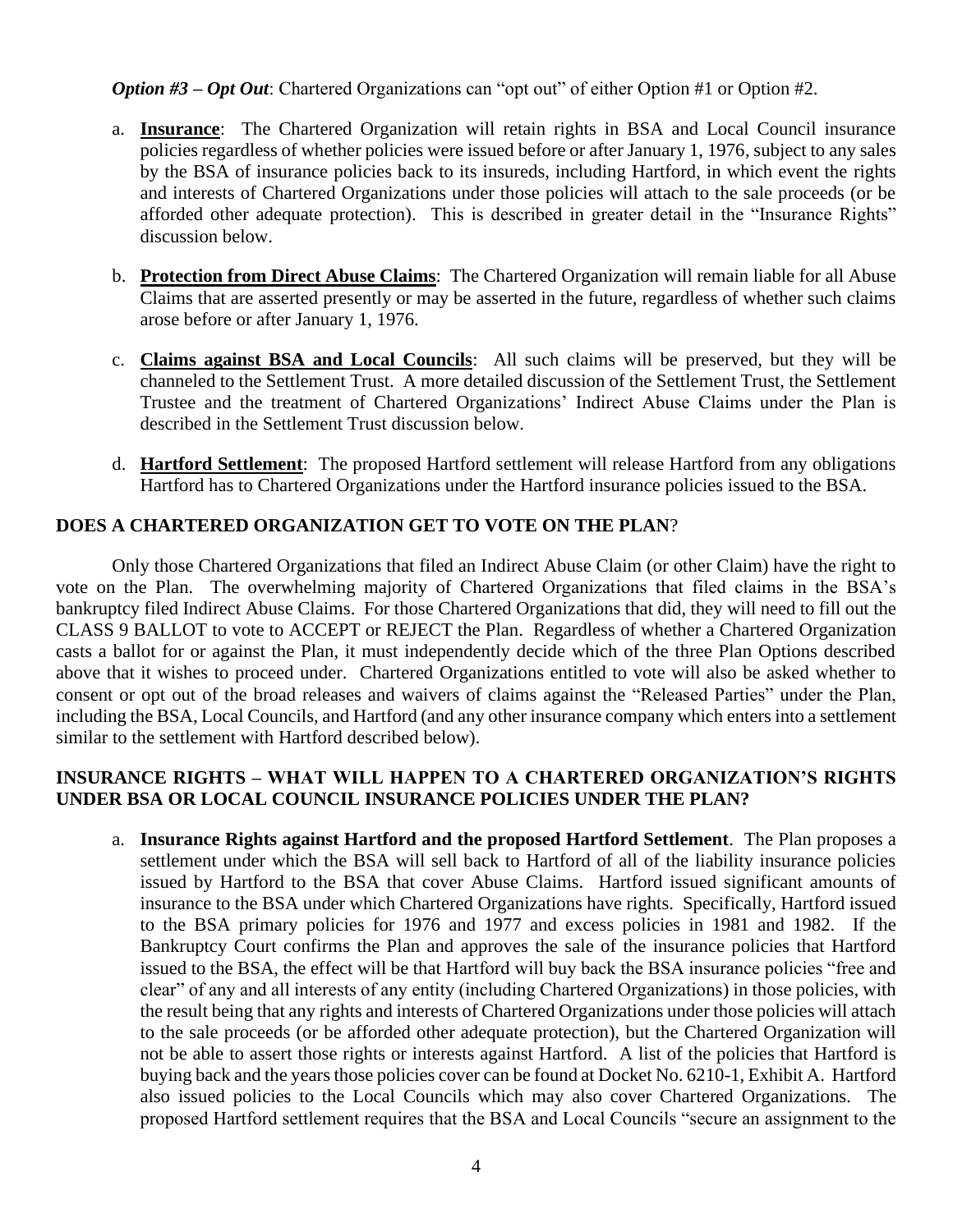[Settlement Trust] of, or otherwise resolve to [Hartford's] satisfaction, Chartered Organizations' rights and claims to coverage" under insurance policies issued by Hartford, and that the BSA and abuse claimant representatives will use their best efforts to settle with the Chartered Organizations. The BSA, Local Councils, Hartford and the abuse claimant representatives are continuing to evaluate the how to satisfy the foregoing conditions and cannot yet disclose how or whether the condition will be satisfied without Chartered Organizations' consent.

#### b. **Other Insurance Rights**.

i. **For Post-1976 Insurance Rights** - If a Chartered Organization accepts being deemed a Participating Chartered Organization (Option #1) or negotiates a settlement to become a Contributing Chartered Organization (Option #2), the Chartered Organization will waive all rights in BSA or Local Council insurance policies in exchange for the protections described above for Option #1 or Option #2.

If a Chartered Organization chooses Option #3 and does not become a Participating Chartered Organization or a Contributing Chartered Organization, it will retain rights in post-1976 insurance policies purchased by the BSA and the Local Councils, with the exception of the Hartford policies as described above.

The Chartered Organization may also not have rights under policies issued by the BSA's and the Local Councils' other insurance providers as the BSA may enter settlements with those carriers that may limit or remove the rights of Chartered Organizations under such policies and their own insurance policies with such insurers and/or claims of Chartered Organizations against such insurers.

ii. **For Pre-1976 Insurance Rights** – All Chartered Organizations that elect either Options #1 or #3 will maintain their rights in pre-1976 BSA and Local Council insurance policies, with the exception of the Hartford policies as described above. The Chartered Organization may also not have rights under policies issued by the BSA's and the Local Councils' other insurance providers as the BSA may enter settlements with those carriers that may limit or remove the rights of Chartered Organizations under such policies and their own insurance policies with such insurers and/or claims of Chartered Organizations against such insurers.

If a Chartered Organization negotiates a settlement to become a Contributing Chartered Organization (Option #2), the Chartered Organization will waive all rights in BSA or Local Council insurance policies in exchange a release of all Scouting-related Direct Abuse Claims.

# **THE SETTLEMENT TRUST, THE TRUSTEE AND TREATMENT OF CHARTERED ORGANIZATIONS' CLAIMS**

#### **What is the Settlement Trust?**

The Settlement Trust is established under the Plan to collect settlement proceeds from various parties including the \$208 million (assuming a January 31, 2022 emergence) being contributed by the BSA and \$600 million being contributed by Local Councils as set forth in their letters of intent (the form of which is attached hereto), in addition to the assignment of their respective insurance rights—and to liquidate, process and pay Direct Abuse Claims and Indirect Abuse Claims in accordance with "Trust Distribution Procedures" agreed to by the BSA, Local Councils and attorneys for Direct Abuse Claimants. Chartered Organizations were not involved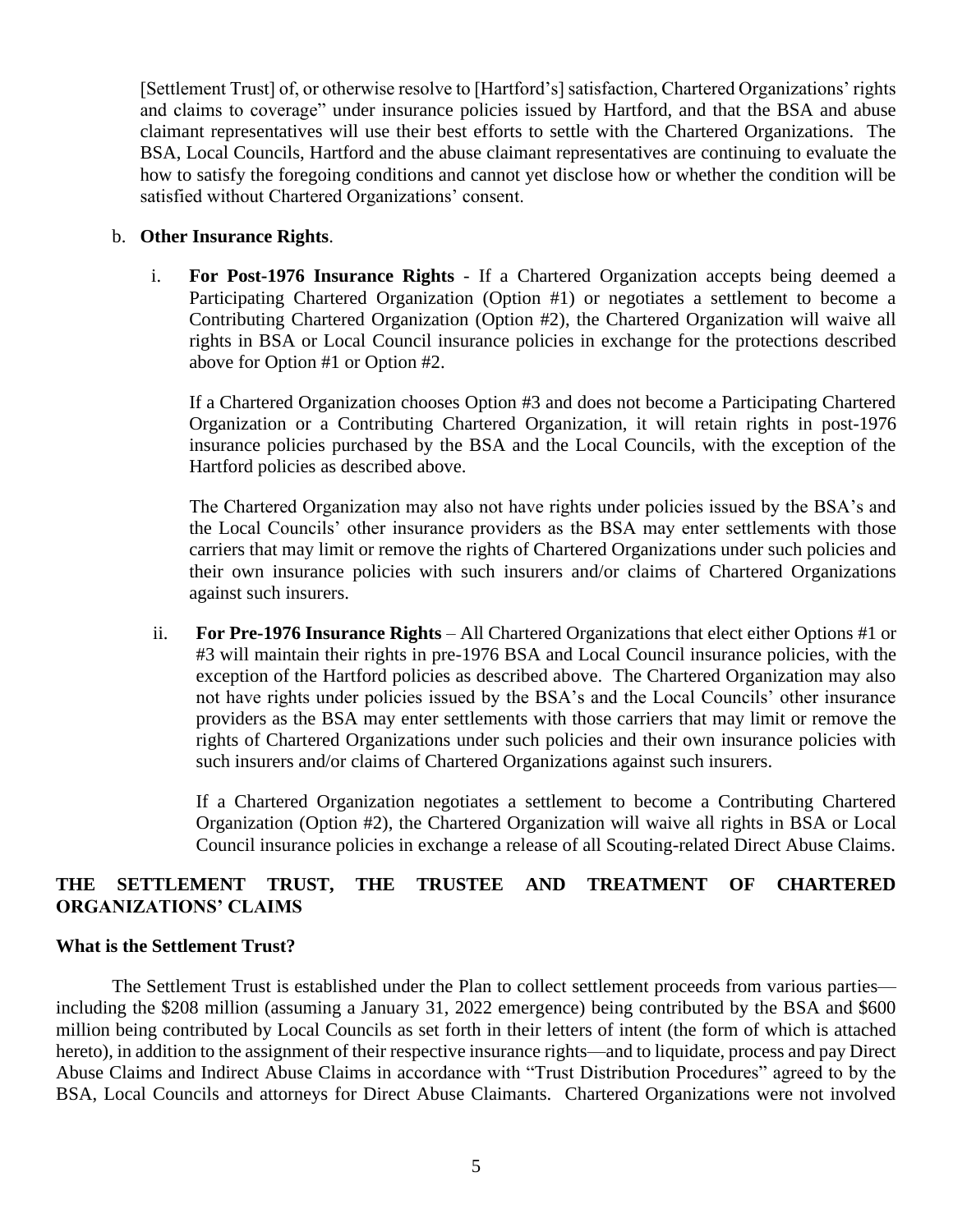developing the Trust Distribution Procedures even though they will govern the payment of Chartered Organizations' claims.

#### **Who is the Settlement Trustee?**

The proposed trustee is Eric Green. With the approval of the BSA, Mr. Green was chosen by the attorneys representing Direct Abuse Claimants and the Future Claims Representative, who is a fiduciary chosen by the BSA to look out for the interests of abuse claimants who may come forward in the future primarily due to their being minors at the time of the bankruptcy filing. Earlier in the bankruptcy case, the BSA sought the appointment of Mr. Green as a mediator in the bankruptcy cases, and certain insurers objected on the basis that among other things, Mr. Green must be disqualified because the Future Claimants' Representative or his law firm, have represented Mr. Green in his capacity as future claimants' representative in certain mass-tort cases. More detail regarding Mr. Green's connections with the BSA's counsel, abuse claimant representatives and the Future Claimants' Representative can be found at Exhibit H to the Disclosure Statement. Chartered Organizations were not consulted about the appointment of Mr. Green even though he will be a fiduciary to Chartered Organizations that have Indirect Abuse Claims.

#### **What are the Trust Distribution Procedures and will Chartered Organizations receive a recovery on Indirect Abuse Claims?**

Only Chartered Organizations that elect to Opt Out under Option #3 will retain their Indirect Abuse Claims. The Trust Distribution Procedures are the guidelines that the Settlement Trustee must follow in evaluating and deciding to pay Direct and Indirect Abuse Claims. For a Chartered Organization to receive payment on an Indirect Abuse Claim:

- 1. The Claim must have been filed by November 16, 2020. Claims that arose before the BSA's bankruptcy filing on February 18, 2020 and that were filed after November 16, 2020 are not eligible to receive compensation under the Trust Distribution Procedures even if the Chartered Organization did not know of a Scouting-related Abuse Claim against it until after that date.
- 2. The Settlement Trustee, not the Bankruptcy Court, must be satisfied that the Chartered Organization's claim cannot be disallowed under the Trust Distribution Procedures and/or applicable provisions of the Bankruptcy Code that provide for such disallowance.
- 3. The Chartered Organization must have paid in full the claim of the survivor asserting the Direct Abuse Claim against the Chartered Organization.

Additionally, the Settlement Trust will not pay defense or other costs that the Chartered Organization may be entitled to assert as part of its claim.

### **WHAT HAPPENS TO CHARTERED ORGANIZATIONS FOR DIRECT ABUSE CLAIMS AGAINST CHARTERED ORGANIZATIONS THAT ARE NOT CHANNELED TO THE SETTLEMENT TRUST?**

Chartered Organizations under Options #1 and #3 will remain liable for Direct Abuse Claims asserted against them. For Option #1 – Participating Chartered Organizations, this will be all such claims prior to January 1, 1976. For Option #3 – Opt Out, this will be for all Direct Abuse Claims against the Chartered Organization.

For those claims, survivors of abuse will retain whatever rights they have under state law against the Chartered Organization and can assert those rights in the court system. The BSA and Local Councils will no longer defend and indemnify Chartered Organizations, but under: (1) Option #1, the Chartered Organizations will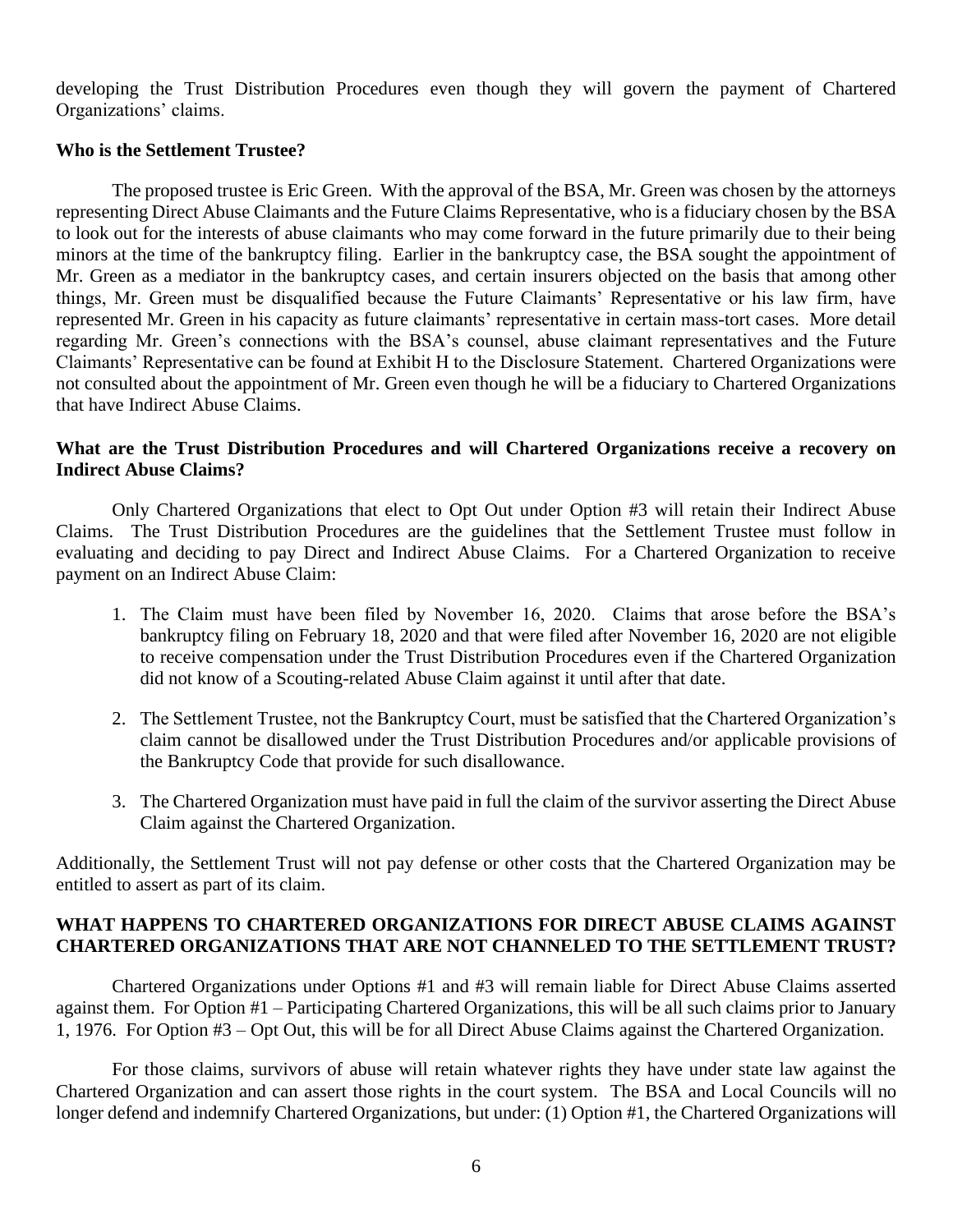retain whatever rights they previously had in the pre-1976 BSA and Local Council insurance policies (with the exception of BSA policies issued by Hartford or other carriers with which the BSA enters into settlements), and (2) Option #3, the Chartered Organization will retain all rights in both the pre- and post-1976 BSA and Local Council insurance policies (with the exception of BSA policies issued by Hartford or other carriers with which the BSA enters into settlements). It will be the responsibility of the Chartered Organizations to defend themselves against such claims and pay any claims for which the Chartered Organization is found liable.

#### **DO CHARTERED ORGANIZATIONS AUTOMATICALLY RECEIVE ANY PROTECTIONS FROM ABUSE CLAIMS?**

Yes. Any holder of a Direct Abuse Claim (*i.e*., a person who claims to have been abused) may choose to receive a one-time payment of \$3,500 from the Settlement Trust without the need to go through the more extensive vetting process that the Settlement Trustee uses for all other Direct Abuse Claims. This \$3,500 payment is referred to as an "Expedited Distribution." Anyone that chooses to receive an Expedited Distribution automatically releases all Chartered Organizations with respect to that Abuse Claim.

Chartered Organizations are *not* required to pay anything to receive the benefits of this release. The release will be automatic and in favor of all Chartered Organizations. And Chartered Organizations will also still receive the benefit of this release even if they elect to "opt out" of being a "Participating Chartered Organization" (discussed immediately below). In other words, if the Plan is confirmed, *all* Chartered Organizations will receive the benefit of this release from those who elect to receive the Expedited Distribution regardless of whatever else the Chartered Organization chooses to do under the Plan. We do not yet know how many of the approximately 82,000 persons who filed Direct Abuse Claims people will elect to take an Expedited Distribution.

## **OTHER THAN THE RELEASE RELATED TO THE EXPEDITED DISTRIBUTION, WHAT OTHER PROTECTIONS ARE AVAILABLE TO CHARTERED ORGANIZATIONS UNDER THE PLAN?**

In addition to the release for Expedited Distributions, Chartered Organizations may be able to reduce any judgment against them by the amount of the BSA's or a Local Council's liability. For example, if the BSA and a Local Council would have been liable for 50% of damages for an act of Abuse, a Chartered Organization may be able to reduce any judgment against it by 50%, depending on state law. The Plan requires that this "Judgment Reduction" provision be brought to the attention of any state court that is adjudicating a claim against a Chartered Organization so that it can consider whether a judgment reduction is appropriate.

In addition, as discussed above, a Chartered Organization will have three options for how to address any other Scouting-related Abuse Claims it may face. The method by which a Chartered Organization selects Options #1, #2 and #3 are discussed below.

### **HOW DOES THE PLAN TREAT INFORMATION IN THE POSSESSION OF BSA OR THE LOCAL COUNCILS IN WHICH CHARTERED ORGANIZATIONS MAY HAVE A COMMON INTEREST?**

The treatment of privileged information generated in the defense of claims in which Chartered Organizations may have a common interest is still under discussion.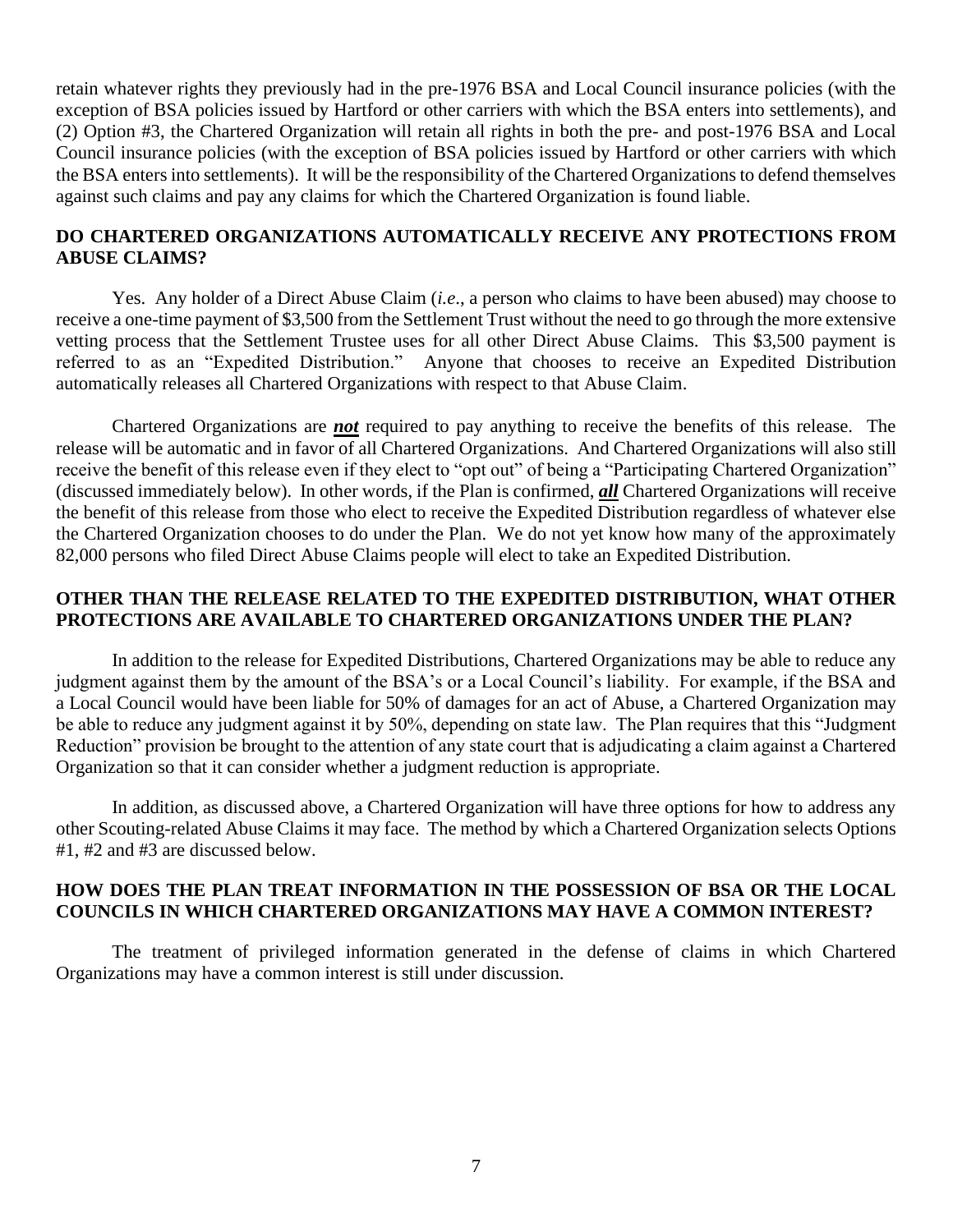#### **OPTION #1 FAQ**

#### **HOW DOES A CHARTERED ORGANIZATION SELECT OPTION #1?**

Unless a Chartered Organization is a debtor in its own bankruptcy case, each Chartered Organization will *automatically* be deemed to select Option #1 *unless* it:

- completes and returns the opt-out election form attached hereto; or
- objects to confirmation of the Plan.

If a Chartered Organization is itself in bankruptcy, it will need to advise the BSA in writing if it wants to select Option #1. If your Chartered Organization is in bankruptcy and wants to select Option #1, information on how to select Option #1 is available by having your counsel contact the BSA's counsel at [BSA-COInquiries@whitecase.com.](mailto:BSACOInquiries@whitecase.com)

#### **OPTION #2 FAQ**

#### **How does a Chartered Organization obtain the protections afforded by Option #2?**

Under Option #2, a Chartered Organization receives protection from Scouting-related Abuse Claims. It can only receive this protection if it makes a negotiated monetary contribution to the Settlement Trust. If your Chartered Organization is interested in considering Option #2, you should contact the BSA, which can facilitate these negotiations. You may contact the BSA via email at SE. Legal@Scouting.org or have your counsel contact the BSA through its counsel at the following email address: [BSA-COInquiries@whitecase.com.](mailto:BSACOInquiries@whitecase.com)

#### **If a Chartered Organization pursues Option #2, what Abuse Claims will it be protected from under the Plan?**

Chartered Organizations that negotiates a settlement under Option #2 will receive protections under the Plan from any Scouting-related Abuse Claim that occurred prior to February 18, 2020, which is the day that the BSA filed for bankruptcy. A Chartered Organization will not receive protections from abuse claims that a survivor asserts are unrelated to Scouting.

#### **How does Option #2 differ from Option #1?**

The primary difference between Option #2 and Option #1 is that, under Option #2, the Chartered Organization must make a substantial monetary contribution to the Settlement Trust and, in exchange, will receive full protection from Scouting-related Abuse Claims regardless of when the claims arose. Under Option #1, the Chartered Organization only receives a release for Scouting-related Abuse Claims alleged to have first occurred on or after January 1, 1976.

#### **OPTION #3 FAQ**

#### **What is Option #3?**

Option #3 is the option available to Chartered Organizations if they do not want Option #1 or Option #2. Option #3 allows a Chartered Organization to retain the same BSA- and Local Council- provided insurance rights that it had when the BSA filed for bankruptcy (and retains today), subject to potential sale of the BSA's and the Local Councils' insurance policies back to their insurers, as addressed above.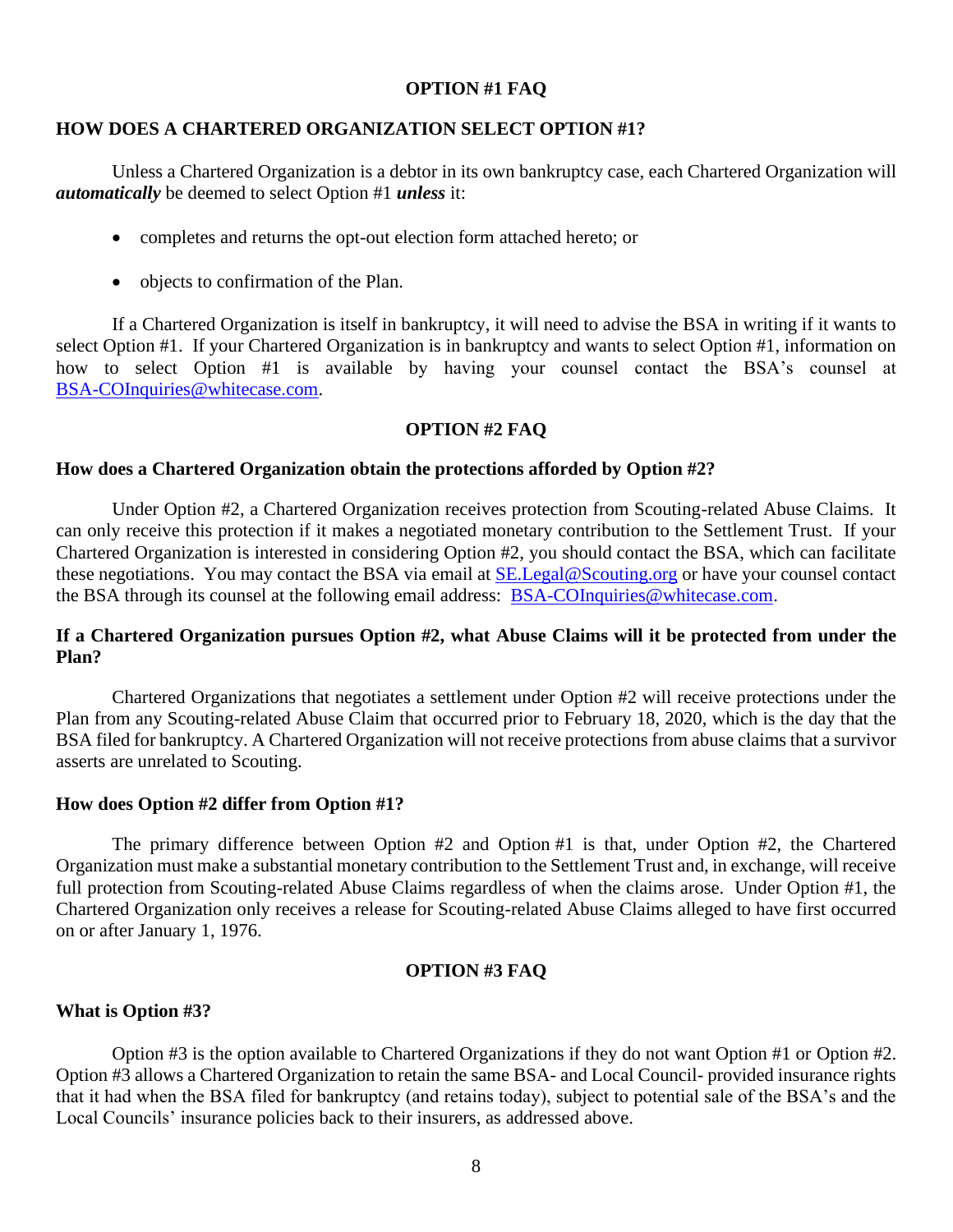## **How does a Chartered Organization select Option #3?**

A Chartered Organization may selection Option #3 by either filling out and returning the Opt-Out Election Form enclosed with this package on or prior to the date of the hearing to confirm the Plan, or it may selection Option #3 by filing an objection to the Plan with the Bankruptcy Court. Any Chartered Organization that does not do either will be deemed to be a Participating Chartered Organization under Option #1.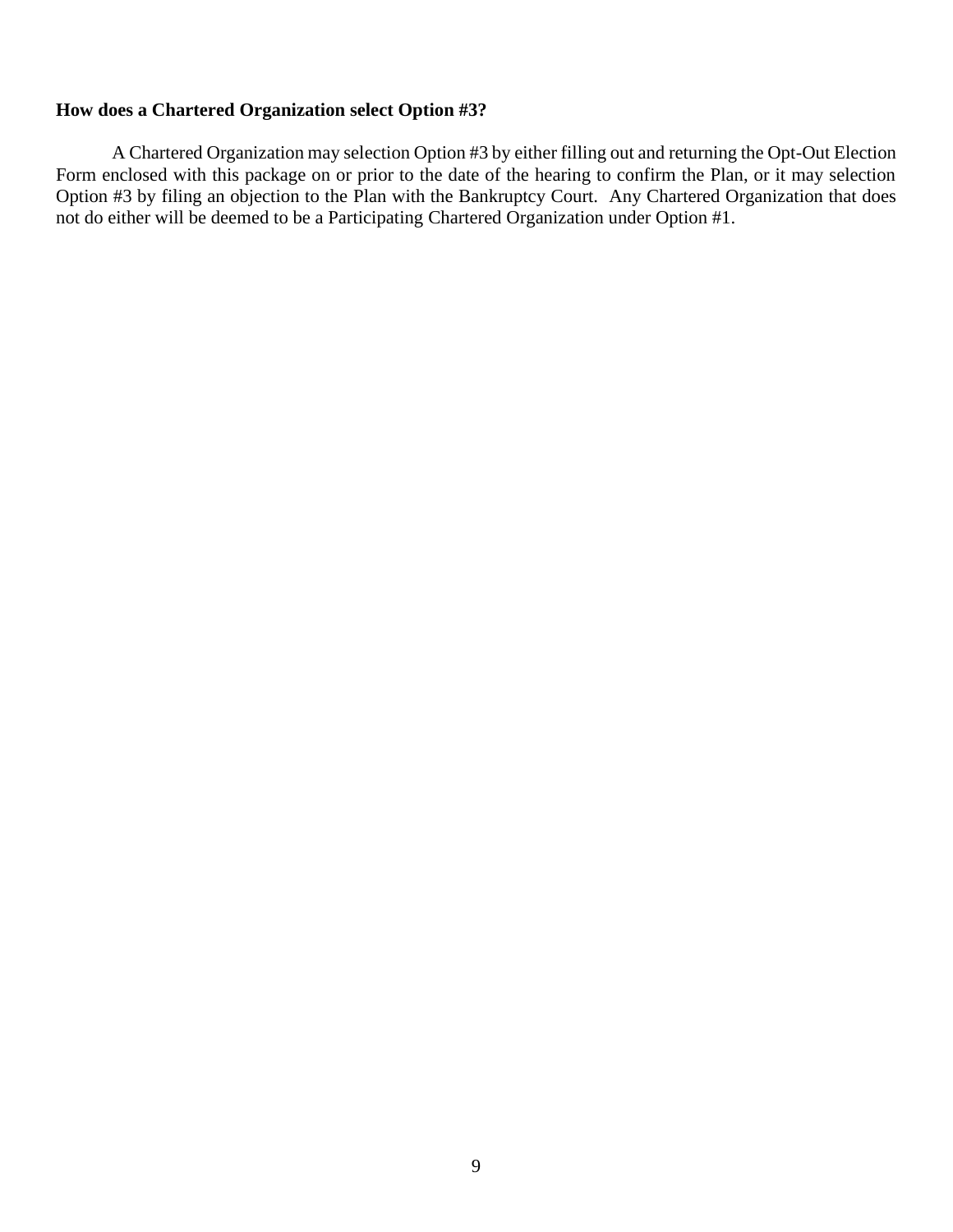# **OPT-OUT ELECTION FORM**

**(Attached)**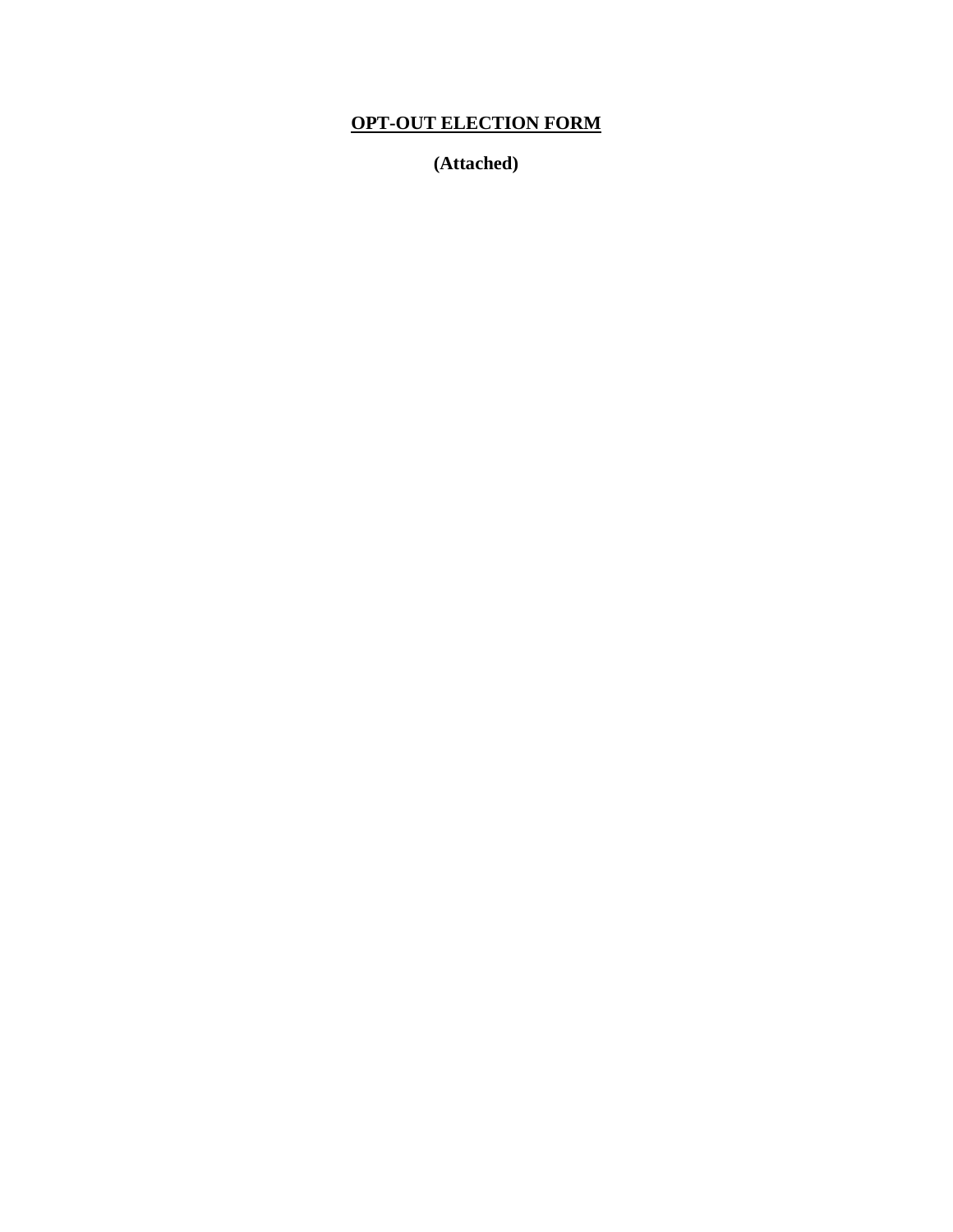## **THIS OPT-OUT ELECTION FORM IS NOT A BALLOT OR A SOLICITATION OF YOUR VOTE TO ACCEPT OR REJECT THE PLAN. IF YOU ARE ELIGIBLE TO VOTE ON THE PLAN, YOU ARE RECEIVING SEPARATE SOLICITATION PACKAGE MATERIALS.**

## **IN THE UNITED STATES BANKRUPTCY COURT FOR THE DISTRICT OF DELAWARE**

In re:

Chapter 11

BOY SCOUTS OF AMERICA AND DELAWARE BSA, LLC,<sup>1</sup>

(Jointly Administered)

Case No. 20-10343 (LSS)

Debtors.

# **PARTICIPATING CHARTERED ORGANIZATION OPT-OUT ELECTION FORM**

Pursuant to Article V.S.1 of the *Modified Fifth Amended Chapter 11 Plan of Reorganization for Boy Scouts of America and Delaware BSA, LLC* [D.I. 6443] (the "Plan"), you are entitled to "opt out" of being treated as a Limited Protected Party<sup>2</sup> under the Plan if you (1) object to Confirmation of the Plan pursuant to the procedures set forth in the *Notice of Hearing to Consider Confirmation of Fifth Amended Chapter 11 Plan of Reorganization for Boy Scouts of America and Delaware BSA, LLC* or (2) complete and submit this Opt-Out Election Form on or before **January 7, 2022**, which is the deadline to object to Confirmation of the Plan.<sup>3</sup>

**If you would like to be treated as a Limited Protected Party under the Plan, you do not need to need to complete or return this Opt-Out Election Form. Limited Protected Party status is the default option under the Plan if you take no action.**

 **My Chartered Organization elects not to be treated as a Participating Chartered Organization/Limited Protected Party under the Plan** 

# **IF OPTING OUT, COMPLETE THE FOLLOWING PAGE**

<sup>1</sup> The Debtors in these chapter 11 cases, together with the last four digits of each Debtor's federal tax identification number, are as follows: Boy Scouts of America (6300); and Delaware BSA, LLC (4311). The Debtors' mailing address is 1325 West Walnut Hill Lane, Irving, Texas 75038.

<sup>&</sup>lt;sup>2</sup> Capitalized terms used but not defined herein shall have the meanings ascribed to such terms in the Plan.

<sup>&</sup>lt;sup>3</sup> No Chartered Organization that is a debtor in bankruptcy as of the Confirmation Date shall be treated as a Participated Chartered Organization unless it advises Debtors' counsel in writing that it wishes to make the Participating Chartered Organization Insurance Assignment.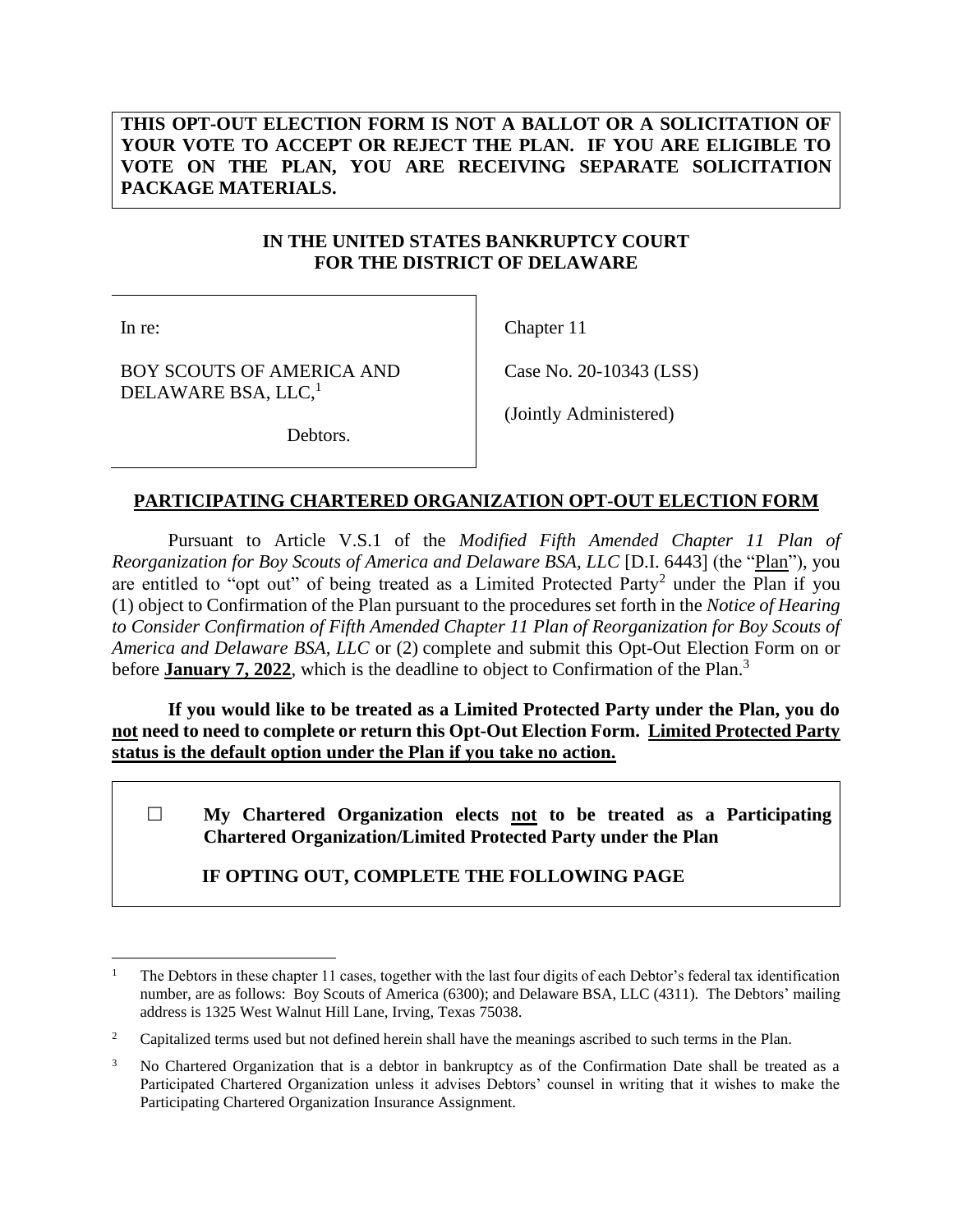| Name of Chartered<br>Organization: |  |
|------------------------------------|--|
| Printed Name and<br>Title          |  |
| Signature:                         |  |
| Address:                           |  |
|                                    |  |
|                                    |  |
| Date:                              |  |

If you elect to opt out of treatment as a Limited Protected Party under Article V.S.1 of the Plan, please complete this form and return it by email submission or first-class mail so that it is received on or before **January 7, 2022** at one of the following:

| If by Email Submission:          | If by standard or overnight mail or personal |
|----------------------------------|----------------------------------------------|
| <b>BSACO</b> optout@OmniAgnt.com | delivery:                                    |
|                                  | <b>BSA Chartered Organization</b>            |
|                                  | <b>Opt-Out Election Form</b>                 |
|                                  | c/o Omni Agent Solutions                     |
|                                  | 5955 De Soto Avenue, Suite 100               |
|                                  | <b>Woodland Hills, CA 91367</b>              |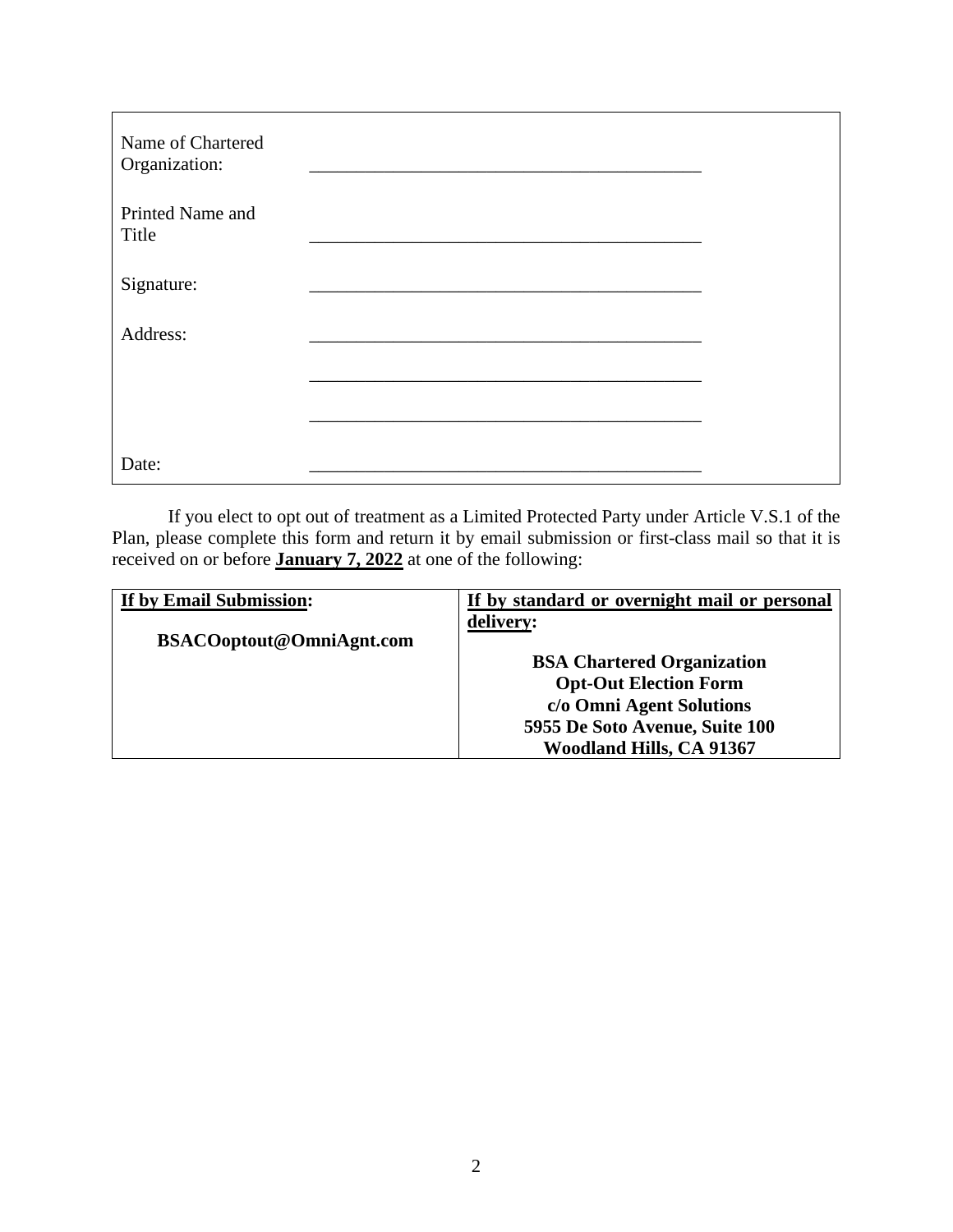# **CONFIRMATION HEARING NOTICE**

**(Attached)**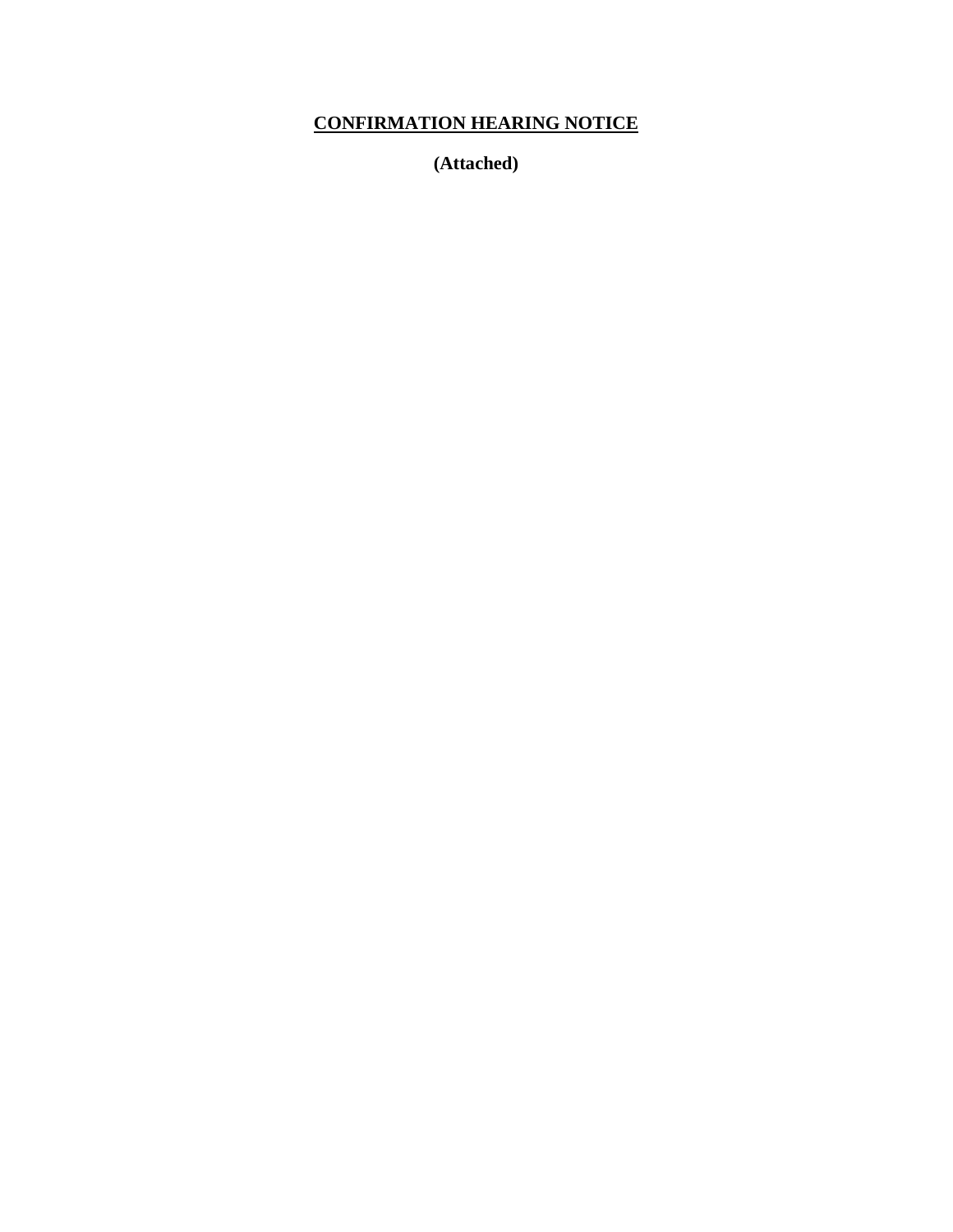## **IN THE UNITED STATES BANKRUPTCY COURT FOR THE DISTRICT OF DELAWARE**

In re:

BOY SCOUTS OF AMERICA AND DELAWARE BSA, LLC, $<sup>1</sup>$  $<sup>1</sup>$  $<sup>1</sup>$ </sup>

Chapter 11

Case No. 20-10343 (LSS)

(Jointly Administered)

Debtors.

**Hearing Date: January 24, 2022 at 10:00 a.m. (ET) Objection Deadline: January 7, 2022 at 4:00 p.m. (ET)**

# **NOTICE OF HEARING TO CONSIDER CONFIRMATION OF MODIFIED FIFTH AMENDED CHAPTER 11 PLAN OF REORGANIZATION FOR BOY SCOUTS OF AMERICA AND DELAWARE BSA, LLC**

**PLEASE TAKE NOTICE THAT** on September 30, 2021, the above-captioned debtors and debtors-in-possession (together, the "Debtors") filed:

- the *Modified Fifth Amended Chapter 11 Plan of Reorganization for Boy Scouts of America and Delaware BSA, LLC* [D.I. 6443] (together with all schedules and exhibits thereto, and as may be modified, amended, or supplemented from time to time, the " $\frac{Plan''}{3}$ "; and
- the *Amended Disclosure Statement for the Modified Fifth Amended Chapter 11 Plan of Reorganization for Boy Scouts of America and Delaware BSA, LLC* [D.I. 6445] (together with all schedules and exhibits thereto, and as may be modified, amended, or supplemented from time to time, the "Disclosure Statement").

**The Plan is supported by the Future Claimants' Representative, the Creditors' Committee, the Coalition, and the Ad Hoc Committee of Local Councils (the "Supporting Parties").** 

**The Plan contains releases of the Debtors and certain third parties and related injunction provisions. If the Plan is approved, these provisions will release and prohibit holders of Abuse Claims from asserting such claims against the BSA and certain non-debtor third parties, including the Local Councils, Contributing Chartered Organizations, including TCJC, Settling Insurance Companies, including Hartford, and Participating Chartered Organizations, solely with respect to Post-1975 Chartered Organization Abuse Claims. The Channeling Injunction will "channel" to the Settlement Trust all Abuse Claims against the BSA and certain non-debtor third parties, including the Local Councils, Contributing Chartered Organizations, Settling Insurance Companies, and Participating** 

<span id="page-13-0"></span><sup>&</sup>lt;sup>1</sup> The Debtors in these chapter 11 cases, together with the last four digits of each Debtor's federal tax identification number, are as follows: Boy Scouts of America (6300); and Delaware BSA, LLC (4311). The Debtors' mailing address is 1325 West Walnut Hill Lane, Irving, Texas 75038.

<span id="page-13-1"></span><sup>&</sup>lt;sup>2</sup> Capitalized terms used but not otherwise defined herein have the meanings ascribed to such terms in the Plan, the Disclosure Statement, or the Solicitation Procedures (as defined below), as applicable.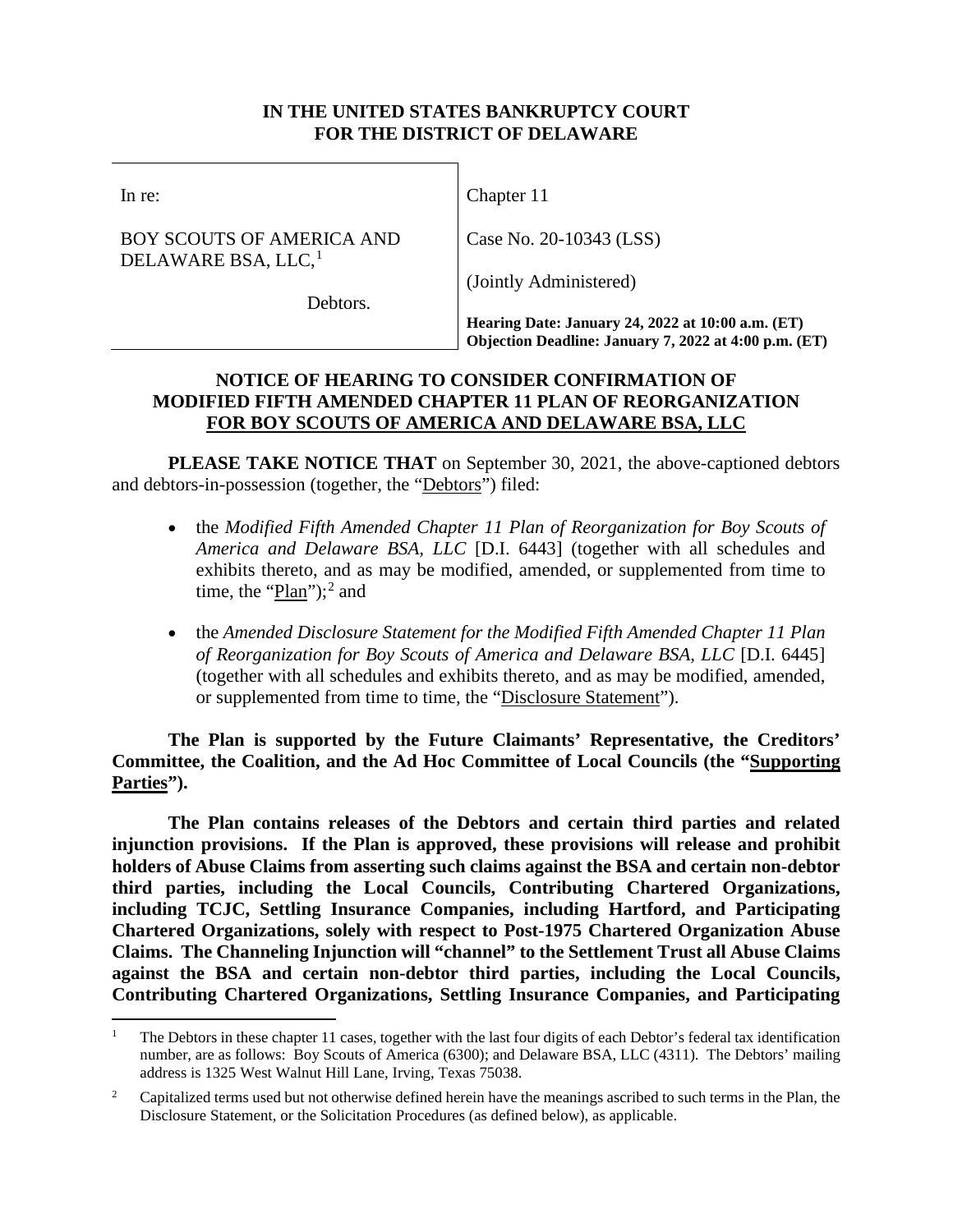**Chartered Organizations, solely with respect to Post-1975 Chartered Organization Abuse Claims. The Settlement Trust will exclusively administer and resolve the Abuse Claims after the Effective Date. The Debtors and the Supporting Parties all support Confirmation of the Plan.** The Debtors and the Supporting Parties all believe that the Plan provides the highest and best recovery for all creditors and is in the best interests of the Debtors' Estates. You should carefully review the Plan and the release, injunction, and related provisions at https://omniagentsolutions.com/BSA.

# **PLEASE TAKE FURTHER NOTICE THAT:**

1. *Approval of Disclosure Statement.*On September 30, 2021, the United States Bankruptcy Court for the District of Delaware (the "Bankruptcy Court") entered an order [D.I. 6438] (the "Solicitation Procedures Order") approving the Disclosure Statement. The Solicitation Procedures Order, among other things, authorizes the Debtors to solicit votes to accept or reject the Plan and establishes procedures related thereto (the "Solicitation Procedures").

2. *Confirmation Hearing.* The Bankruptcy Court has scheduled a hearing to consider whether to confirm the Plan beginning on **January 24, 2022 at 10:00 a.m. (Eastern Time)** (the "Confirmation Hearing"), which shall continue to the extent necessary on such additional dates as the Bankruptcy Court may designate. The Confirmation Hearing will be held before the Honorable Laurie Selber Silverstein, United States Bankruptcy Judge, at the Bankruptcy Court, located at 824 North Market Street, Sixth Floor, Courtroom No. 2, Wilmington, Delaware 19801. **Please be advised that the Confirmation Hearing may be adjourned or continued from time to time by the Bankruptcy Court or the Debtors without further notice other than as indicated in any notice or agenda of matters scheduled for a particular hearing that is filed with the Bankruptcy Court.** If the Confirmation Hearing is continued, the Debtors will post the new date and time of the Confirmation Hearing at https://omniagentsolutions.com/BSA. The Plan may be modified, if necessary, prior to, during, or as a result of the Confirmation Hearing, without further notice to creditors or other parties in interest, unless such notice is required by the Bankruptcy Code, Bankruptcy Rules, or other applicable law.

3. *Voting Record Date.* Holders of Claims against the Debtors in Class 3A (2010 Credit Facility Claims), Class 3B (2019 RCF Claims), Class 4A (2010 Bond Claims), Class 4B (2012 Bond Claims), Class 5 (Convenience Claims), Class 6 (General Unsecured Claims), Class 7 (Non-Abuse Litigation Claims), Class 8 (Direct Abuse Claims), and Class 9 (Indirect Abuse Claims) (each, a "Voting Class" and, collectively, the "Voting Classes") as of **October 1, 2021** (the "Voting Record Date") are entitled to vote on account of such Claims. However, a holder of a Claim in a Voting Class is nonetheless not entitled to vote under the following circumstances:

- (a) a Claim filed for \$0.00 is not entitled to vote on the Plan, excluding the holders of Direct Abuse Claims and Indirect Abuse Claims. Each holder of a Direct Abuse Claim and Indirect Abuse Claim who is entitled to vote shall have a single vote in the amount, for voting purposes only, of \$1.00 in the aggregate per claimant or as otherwise ordered by the Bankruptcy Court pursuant to Section IV.E of the Solicitation Procedures;
- (b) as of the Voting Record Date, such holder's Claim that has been expunged, disallowed, disqualified, withdrawn, or superseded;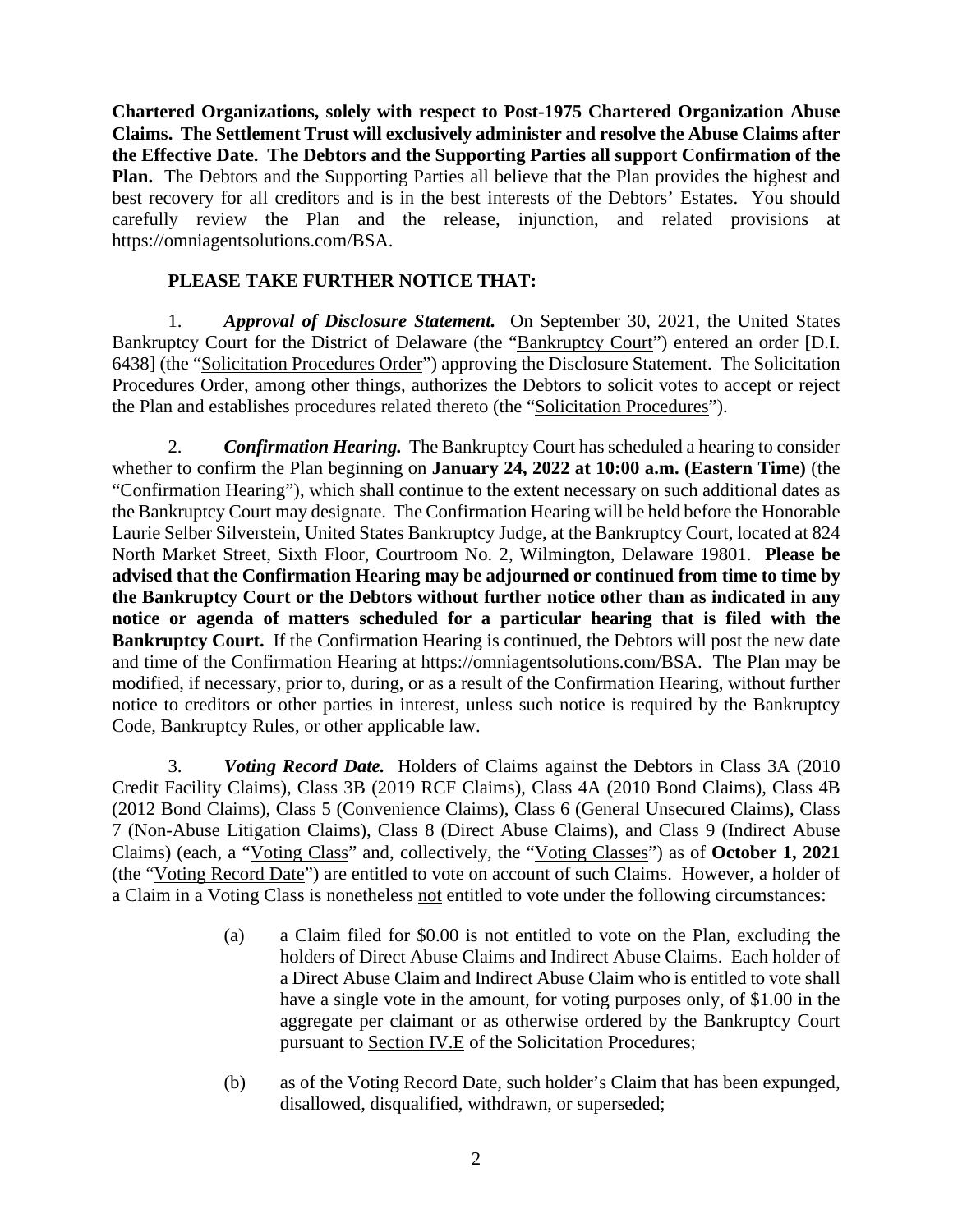- (c) as of the Solicitation Date, such holder's Claim is the subject of a pending objection filed with the Bankruptcy Court, other than a "reclassify" or "reduce and allow" objection (a "Disputed Claim"), pending the occurrence of a Resolution Event as provided in the Solicitation Procedures;
- (d) a Claim that is not listed on the Debtors' Schedules, or a Claim that is scheduled as contingent, unliquidated, or disputed and has not been paid or superseded by a timely filed Proof of Claim; and
- (e) a holder of a Disputed Claim whose claim has not been resolved through a Resolution Event.

4. *Calculation of Votes with Respect to Direct and Indirect Abuse Claims.* Pursuant to the Solicitation Procedures, all Direct and Indirect Abuse Claims in Class 8 and Class 9 of the Plan will be temporarily allowed in the amount of \$1.00 in the aggregate per claimant or as otherwise ordered by the Bankruptcy Court, solely for purposes of voting to accept or reject the Plan and not for any other purpose.

5. *Voting Deadline.* All votes to accept or reject the Plan must be actually received by the Debtors' solicitation agent, Omni Agent Solutions (the "Solicitation Agent"), by **December 14, 2021 at 4:00 p.m. (Eastern Time)** (the "Voting Deadline"). If you are entitled to vote to accept or reject the Plan, an appropriate ballot and voting instructions have been included in the package of materials containing this Notice, or, alternatively, such items may have been sent to your attorney. You must return your Ballot to the address specified in the instructions accompanying the Ballot so that it is received by the Solicitation Agent no later than the Voting Deadline. **If you do not return your Ballot so that it is actually received by the Solicitation Agent by the Voting Deadline, your vote may not be counted**. Any failure to follow the voting instructions included with the Ballot may disqualify your Ballot and your vote. If you have not received a Ballot and are entitled to vote on the Plan, you may request a Ballot and voting instructions from the Solicitation Agent by (a) calling the Debtors' toll-free restructuring hotline at 866-907-2721, (b) emailing BSAballots@omniagnt.com, (c) writing to Boy Scouts of America Ballot Processing, c/o Omni Agent Solutions, 5955 De Soto Avenue, Suite 100, Woodland Hills, CA 91367, or (d) submitting an inquiry on the Debtors' restructuring website at https://omniagentsolutions.com/bsa, and submit your Ballot as set forth above so that it is received by the Voting Deadline. All submitted Ballots will be tabulated according to the rules set forth in the Solicitation Procedures as approved in the Solicitation Procedures Order.

6. *Documents.* The Plan, the Disclosure Statement, and the Solicitation Procedures Order may be accessed, free of charge, at https://omniagentsolutions.com/BSA. If you would like copies of the Plan, the Disclosure Statement, the Solicitation Procedures Order, or other documents related to the Plan, free of charge, you may obtain these documents from the Solicitation Agent by: (a) calling the Debtors' toll-free restructuring hotline at 866-907-2721, (b) emailing BSAballots@omniagnt.com, (c) writing to Boy Scouts of America Ballot Processing, c/o Omni Agent Solutions, 5955 De Soto Avenue, Suite 100, Woodland Hills, CA 91367, or (d) submitting an inquiry on the Debtors' restructuring website at https://omniagentsolutions.com/BSA. You may also access from these materials for a fee via PACER at http://www.deb.uscourts.gov/.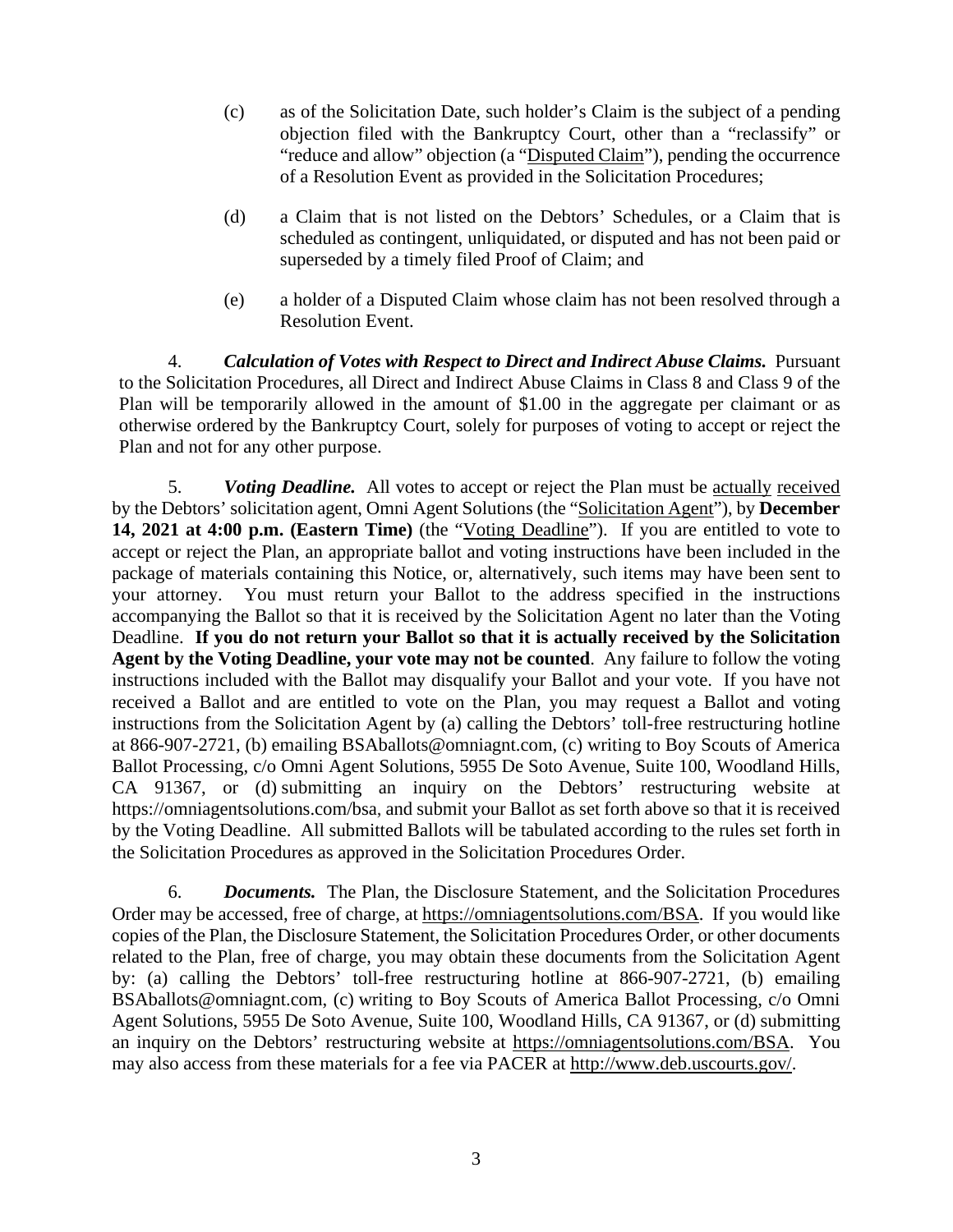7. *Plan Supplement.* The Debtors will file the Plan Supplement no later than **November 30, 2021**. The Plan Supplement will include: (a) the Amended BSA Bylaws; (b) the Assumed Contracts and Unexpired Leases Schedule; (c) the form of the BSA Settlement Trust Note; (d) the form of the Document Agreement; (e) the form of the DST Agreement; (f) the form of the DST Note; (g) the name of the Creditor Representative; (h) changes, if any, to Reorganized BSA's directors and officers; (i) the form of the Foundation Loan Agreement; (j) the form of agreement reflecting the terms of the Leaseback Requirement; (k) the Rejected Contracts and Unexpired Leases Schedule; (l) the forms of the Restated 2010 Bond Documents; (m) the forms of the Restated 2012 Bond Documents; (n) the forms of the Restated Credit Facility Documents; (o) the form of the Restated Security Agreement; (p) the names of the initial members of the Settlement Trust Advisory Committee; (q) the name of the initial Special Reviewer; (r) the execution copy of the Hartford Insurance Settlement Agreement once the settlement memorialized in the term sheet appended to the *Sixth Mediators' Report* [D.I. 6210] filed on September 14, 2021 is set forth in a definitive written settlement agreement that is consistent with such term sheet and executed by all parties thereto (and any additional parties that execute a joinder thereto from time to time); and (s) the execution copy of the TCJC Settlement Agreement once the settlement memorialized in the term sheet appended to the *Sixth Mediators' Report* [D.I. 6210] filed on September 14, 2021 is set forth in a definitive written settlement agreement that is consistent with such term sheet and executed by all parties thereto (and any additional parties that execute a joinder thereto from time to time); and (t) the form of release to be executed by a holder of an Abuse Claim in favor of each Settling Insurance Company with respect to such Abuse Claim as a condition precedent to receiving any proceeds from the Settlement Trust; provided that the Plan Documents listed in clauses (b) and (k) of the foregoing sentence will be revised, in the Debtors' discretion, subject to Article VI of the Plan, to account for any additional Executory Contracts or Unexpired Leases to be assumed or rejected in advance of the Confirmation Hearing. The Plan Supplement shall be served only on those parties that have requested notice in the Chapter 11 Cases pursuant to Bankruptcy Rule 2002 and any party in interest who requests in writing a copy from counsel to the Debtors. Once the Plan Supplement is filed, a copy will also be available for review on the Notice and Claims Agent's website free of charge at https://omniagentsolutions.com/BSA.

8. *Holders of Direct Abuse Claims Represented by Attorneys.* If your attorney has elected to record your vote on the Plan, your attorney may reach out to you to collect or record your vote to accept or reject the Plan in advance of the Voting Deadline and you should respond promptly to any communications from your attorney. If you are a holder of a Direct Abuse Claim represented by an attorney but have received your Ballot and package of solicitation materials from the Solicitation Agent, you must return your completed Ballot to the Solicitation Agent by the Voting Deadline in order for your vote to count.

9. *Parties in Interest Not Entitled to Vote.*Pursuant to the Plan, holders of Unimpaired Claims are presumed to accept the Plan are not entitled to vote and will not receive a Ballot. Such holders will instead receive a Notice of Non-Voting Status. The holders of Administrative Expense Claims and Priority Tax Claims, which are unclassified under the Plan (collectively, the "Unclassified Claims") will also receive Notice of Non-Voting Status. If you have filed a Proof of Claim that is subject to an objection other than a "reclassify" or "reduce and allow" objection that is filed with the Bankruptcy Court on or before the Solicitation Date (as defined above, a "Disputed Claim"), you will receive a Disputed Claim Notice and a Solicitation Package, although you will not be entitled to have your vote to accept or reject the Plan be counted unless a Resolution Event occurs as provided in the Solicitation Procedures. If you seek to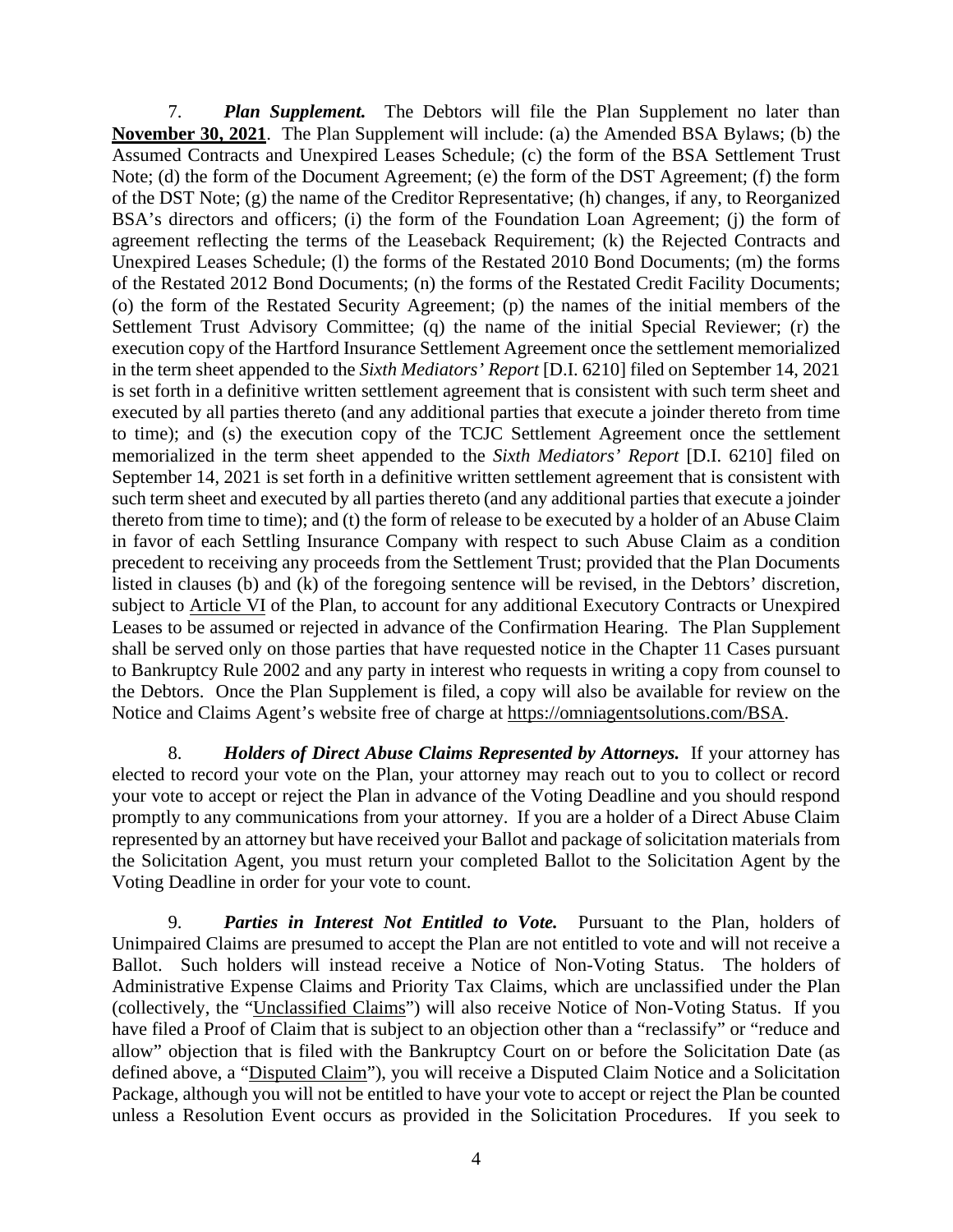challenge the disallowance or estimation of your Disputed Claim for voting purposes, you must file with the Bankruptcy Court a motion for an order, pursuant to Bankruptcy Rule 3018(a), temporarily allowing such claim for purposes of voting to accept or reject the Plan (a "Rule 3018(a) Motion"). Any Rule 3018(a) Motion must be filed with the Bankruptcy Court and served on the Debtors on or before **November 1, 2021**. If a holder of a Disputed Claim files a timely Rule 3018(a) Motion, such holder's Ballot shall not be counted unless a Resolution Event occurs with respect to such Disputed Claim prior to **December 14, 2021** or as otherwise ordered by the Bankruptcy Court.

10. *Chartered Organizations.* Under the Plan, each Chartered Organization shall automatically be deemed to be a Participating Chartered Organization under the Plan unless it (1) submits the opt out election form attached to the *Summary Regarding Chartered Organizations' Options Under the BSA's Chapter 11 Plan* on or before the Plan Objection Deadline (as defined below), which each Chartered Organization should receive concurrently with this notice, (2) objects to confirmation of the Plan on or before the Plan Objection Deadline in accordance with the procedures set forth in this notice, or (3) is a debtor in bankruptcy as of the date of confirmation of the Plan. Participating Chartered Organizations shall receive certain limited protections under the Channeling Injunction, including the channeling of all Abuse Claims against such Participating Chartered Organizations that relate to Abuse alleged to have first occurred on or after January 1, 1976, in exchange for contribution to the Settlement Trust of Participating Chartered Organizations' rights under Abuse Insurance Policies issued on or after January 1, 1976.

11. *Objections to Confirmation.*If you would like to object to the Plan, you may do so by filing your objection no later than **January 7, 2022 at 4:00 p.m. (Eastern Time)** (the "Plan Objection Deadline"). Any objections or responses to confirmation of the Plan, must: (a) be in writing; (b) state the name and address of the objecting party and the nature and amount of the Claim of such party; (c) state with particularity the legal and factual basis and nature of any objection to the Plan and include any evidentiary support therefor; and (d) be filed with the Bankruptcy Court, 824 North Market Street, Third Floor, Wilmington, Delaware 19801 together with proof of service **on or before the Plan Objection Deadline**, and served so as to be actually received by the parties below on or before the Plan Objection Deadline, which service may be through the CM/ECF system, with courtesy copies by email:

- (a) counsel to the Debtors, (i) White & Case LLP, 1221 Avenue of the Americas, New York, New York 10020 (Attn: Jessica C. Lauria (jessica.lauria@whitecase.com)), and 111 South Wacker Drive, Chicago, Illinois 60606 (Attn: Michael C. Andolina (mandolina@whitecase.com), Matthew E. Linder (mlinder@whitecase.com), and Blair Warner (blair.warner@whitecase.com)) and (ii) Morris, Nichols, Arsht & Tunnell LLP, 1201 North Market Street, 16th Floor, P.O. Box 1347, Wilmington, Delaware 19899-1347 (Attn: Derek C. Abbott (dabbott@morrisnichols.com), Andrew R. Remming (aremming@morrisnichols.com), and Paige N. Topper (ptopper@morrisnichols.com));
	- (b) the U.S. Trustee, 844 King Street, Suite 2207, Lockbox 35, Wilmington, Delaware 19801 (Attn: David L. Buchbinder (david.l.buchbinder@usdoj.gov) and Hannah M. McColllum (hannah.mccollum@usdoj.gov));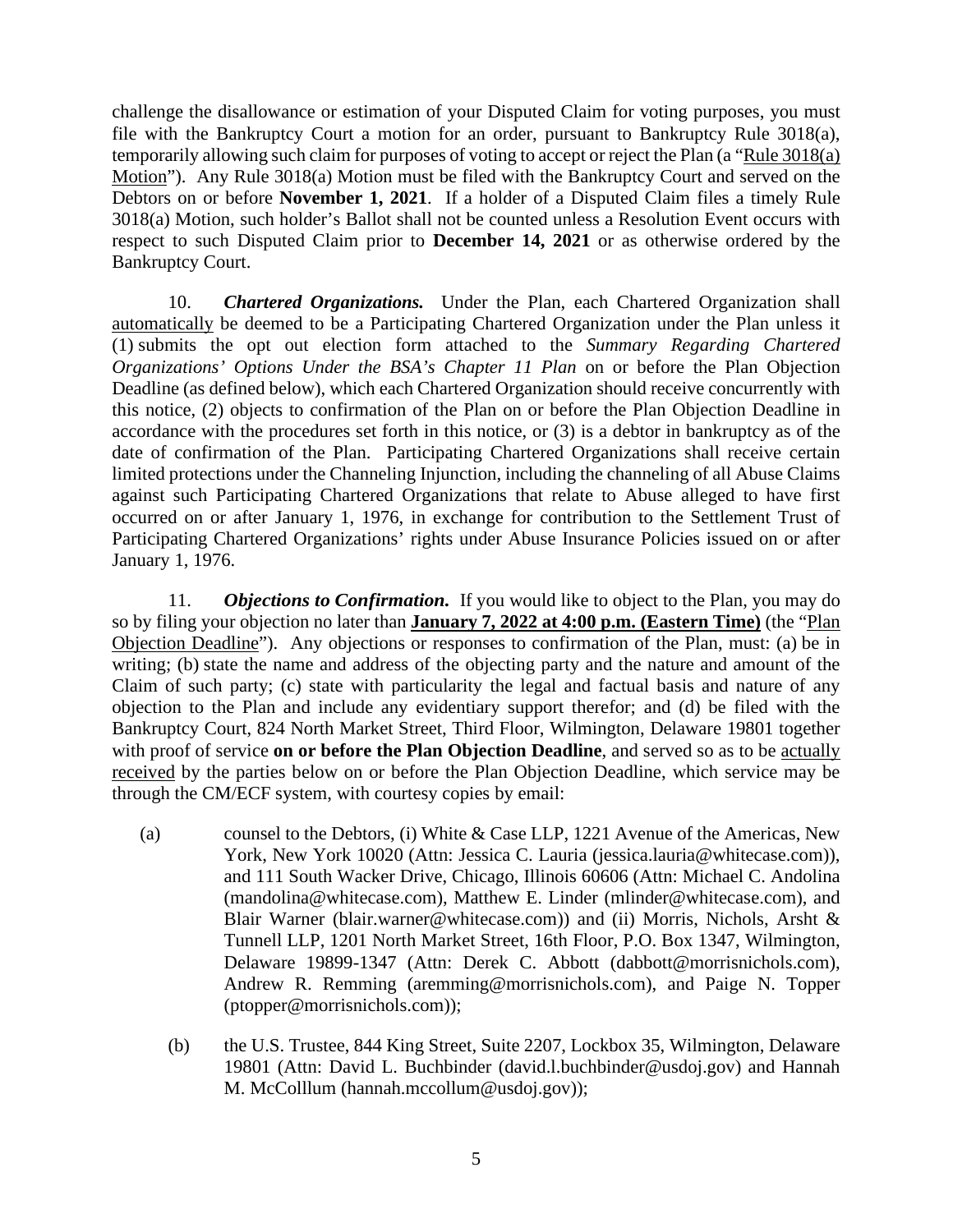- (c) counsel to the Tort Claimants' Committee, Pachulski Stang Ziehl & Jones LLP, 919 North Market Street, 17th Floor, P.O. Box 8705, Wilmington, DE 19801 (Attn: James I. Stang (jstang@pszjlaw.com), John A. Morris (jmorris@pszjlaw.com), James E. O'Neill (joneill@pszjlaw.com), and John W. Lucas (jlucas@pszjlaw.com));
- (d) counsel to the Creditors' Committee, Kramer Levin Naftalis & Frankel LLP, 1177 Avenue of the Americas, New York, New York 10036 (Attn: Thomas Moers Mayer (tmayer@kramerlevin.com), Rachael Ringer (rringer@kramerlevin.com), David E. Blabey, Jr. (dblabey@kramerlevin.com), Jennifer R. Sharret (jsharret@kramerlevin.com), and Megan M. Wasson (mwasson@kramerlevin.com));
- (e) counsel to the Future Claimants' Representative, Young Conaway Stargatt & Taylor, LLP, 1000 North King Street, Wilmington, Delaware 19801 (Attn: Robert S. Brady (rbrady@ycst.com), Edwin J. Harron (eharron@ycst.com), and Sharon M. Zieg (szieg@ycst.com)); and
- (f) counsel to JPMorgan Chase Bank National Association, Norton Rose Fulbright US LLP, 2200 Ross Avenue, Dallas, Texas 75201-7932 (Attn: Kristian W. Gluck (kristian.gluck@nortonrosefulbright.com)).

# **OBJECTIONS NOT TIMELY FILED AND SERVED STRICTLY AS PRESCRIBED HEREIN MAY NOT BE CONSIDERED BY THE BANKRUPTCY COURT AND MAY BE DEEMED OVERRULED WITHOUT FURTHER NOTICE.**

12. The Bankruptcy Court has approved the following dates and deadlines in connection with the solicitation of votes on the Plan.

| Event                                        | Date                                                                 |
|----------------------------------------------|----------------------------------------------------------------------|
| <b>Voting Record Date</b>                    | October 1, 2021                                                      |
| Deadline to Distribute Solicitation Packages | October 15, 2021                                                     |
| Rule 3018 Motion Deadline                    | November $1, 2021$                                                   |
| <b>Publication Deadline</b>                  | November 24, 2021                                                    |
| <b>Plan Supplement Deadline</b>              | November 30, 2021                                                    |
| <b>Voting Resolution Event Deadline</b>      | December 14, 2021 or as otherwise ordered by<br>the Bankruptcy Court |
| <b>Voting Deadline</b>                       | December 14, 2021 at 4:00 p.m. (Eastern Time)                        |
| Preliminary Voting Report Deadline           | December 21, 2021                                                    |
| <b>Final Voting Report Deadline</b>          | <b>January 4, 2022</b>                                               |
| <b>Plan Objection Deadline</b>               | January 7, 2022 at 4:00 p.m. (Eastern Time)                          |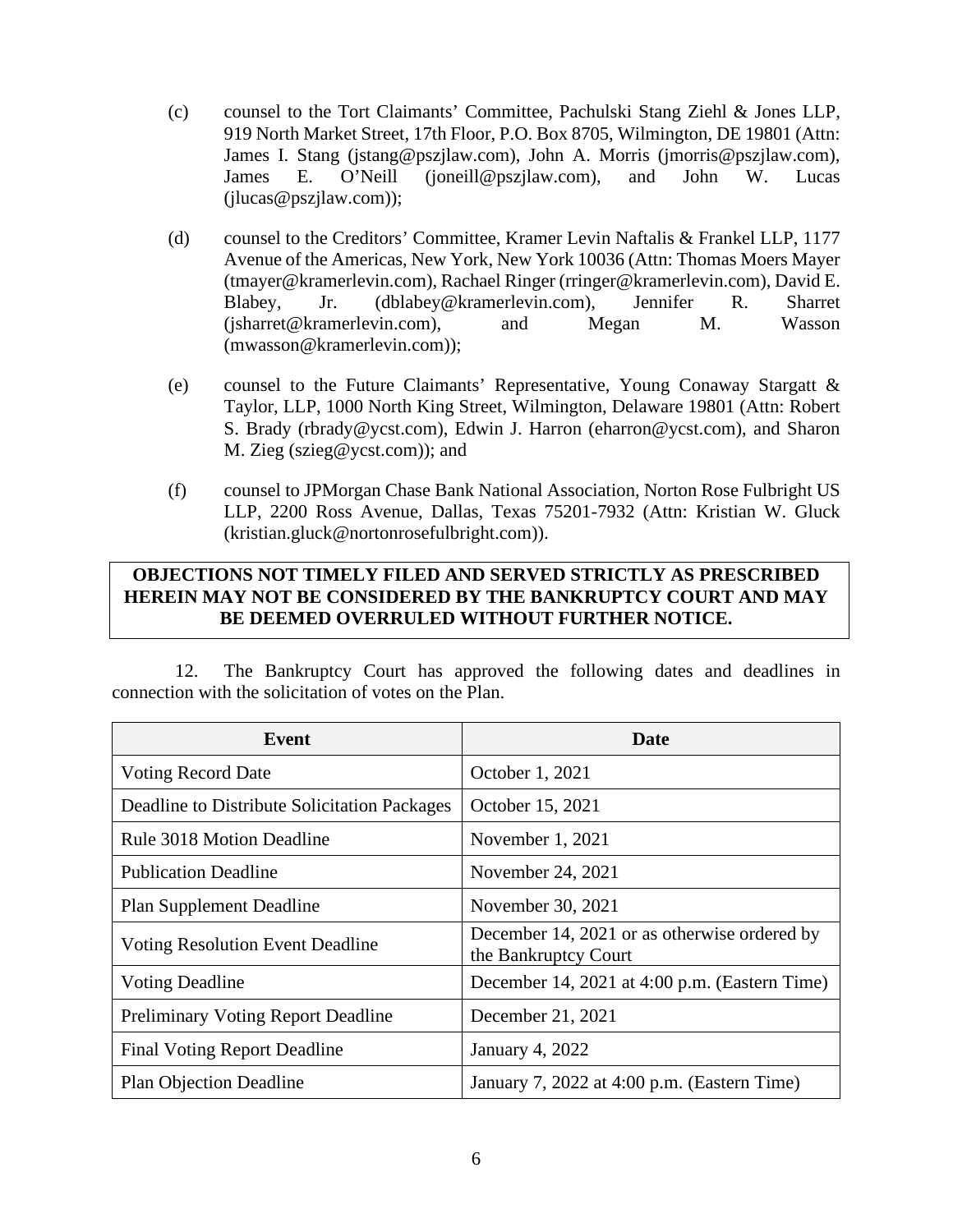| Deadline to File Confirmation Briefs and<br>Replies | January 17, 2022                               |
|-----------------------------------------------------|------------------------------------------------|
| <b>Confirmation Hearing</b>                         | January 24, 2022, at 10:00 a.m. (Eastern Time) |

13. Please be advised that the Plan provides for the issuance of a "Channeling Injunction" pursuant to section 105(a) of the Bankruptcy Code. Additionally, Article X of the Plan contains certain release, injunction, and exculpation provisions, which will become effective if the Plan is approved and described in Article VI.Q of the Disclosure Statement. Such provisions include the following:

**a. Discharge Injunction. From and after the Effective Date, except as expressly provided in the Plan or the Confirmation Order, all holders of Claims or Interests of any nature whatsoever against or in the Debtors or any of their assets or properties based upon any act, omission, transaction, occurrence, or other activity of any nature that occurred prior to the Effective Date that are discharged pursuant to the terms of the Plan shall be precluded and permanently enjoined from taking any of the following actions on account of, or on the basis of, such discharged Claims and Interests: (a) commencing or continuing any action or other proceeding of any kind against the Debtors, Reorganized BSA, the Settlement Trust, or its or their respective property; (b) enforcing, attaching, collecting, or recovering by any manner or means of judgment, award, decree or other against the Debtors, Reorganized BSA, the Settlement Trust, or its or their respective property; (c) creating, perfecting or enforcing any Lien or Encumbrance of any kind against the Debtors, Reorganized BSA, the Settlement Trust, or its or their respective property; or (d) commencing or continuing any judicial or administrative proceeding, in any forum and in any place in the world, that does not comply with or is inconsistent with the provisions of the Plan or the Confirmation Order. The foregoing injunction shall extend to the successors and assigns of the Debtors (including Reorganized BSA) and its and their respective properties and interests in property. In accordance with the foregoing, except as expressly provided in the Plan or the Confirmation Order, the Confirmation Order shall be a judicial determination of discharge or termination of all Claims, Interests and other debts and liabilities against or in the Debtors pursuant to sections 105, 524 and 1141 of the Bankruptcy Code, and such discharge shall void any judgment obtained against the Debtors at any time to the extent such judgment relates to a discharged Claim or Interest.**

#### **b. Releases by the Debtors and the Estates.**

**Releases by the Debtors and the Estates of the Released Parties. As of the Effective Date, except for the rights that remain in effect from and after the Effective Date to enforce the Plan and the Confirmation Order, pursuant to section 1123(b) of the Bankruptcy Code, for good and valuable consideration, the adequacy of which is hereby confirmed, including the service of the Released Parties[3](#page-19-0) to facilitate and implement the** 

<span id="page-19-0"></span><sup>&</sup>quot;Released Parties" means, collectively, the following Persons, in each case in its or their respective capacities as such: (a) the Debtors; (b) Reorganized BSA; (c) the Related Non-Debtor Entities; (d) the Creditors' Committee; (e) the members of the Creditors' Committee in their capacities as such; (f) the Tort Claimants' Committee; (g) the members of the Tort Claimants' Committee in their capacities as such; (h) the Future Claimants' Representative; (i) the Coalition; (j) JPM; (k) the Settling Insurance Companies, including Hartford; (l) the Contributing Chartered Organizations, including TCJC; (m) the Foundation, in its capacity as lender under the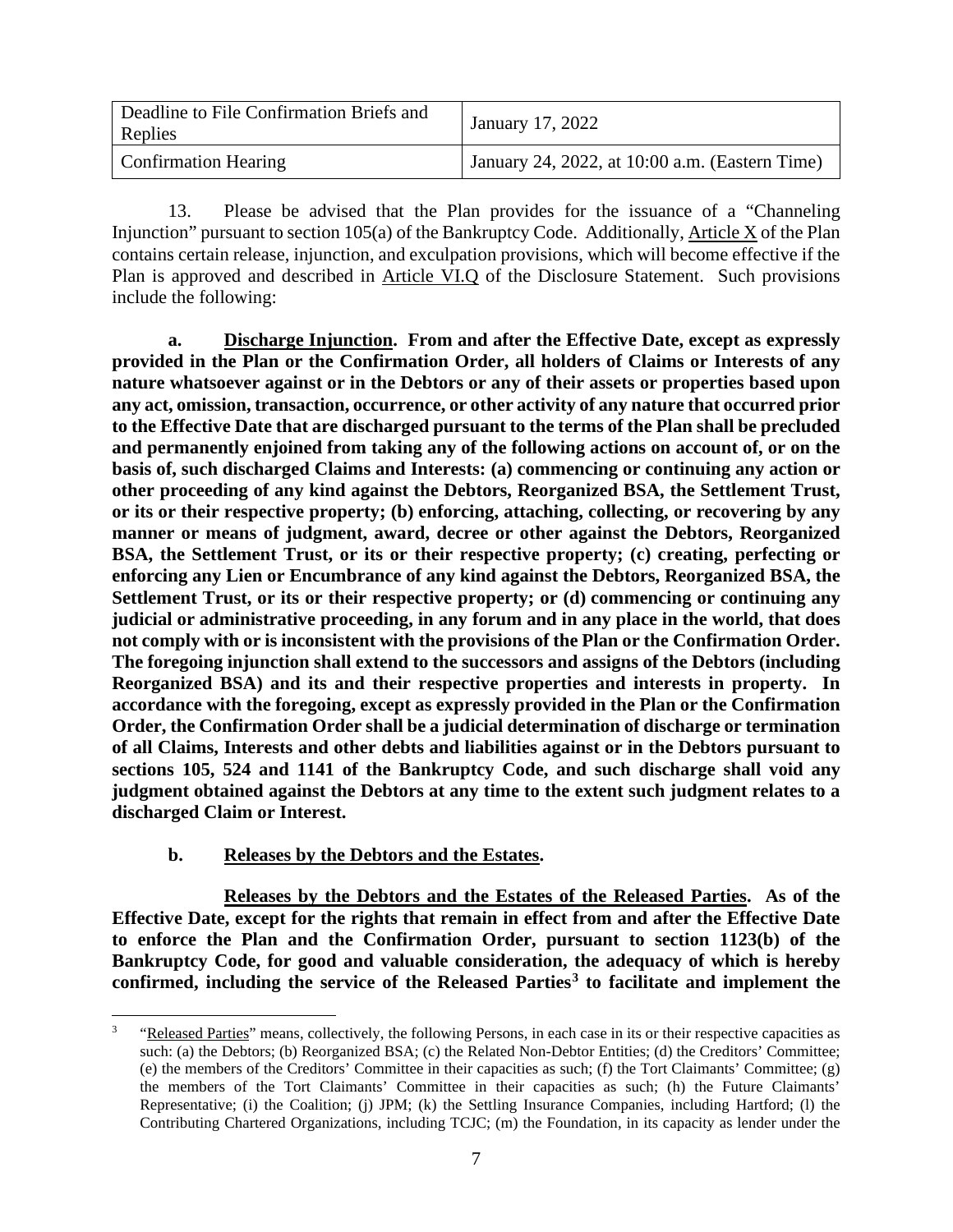**reorganization of the Debtors and the settlements embodied in the Plan, including the Abuse Claims Settlement, the JPM / Creditors' Committee Settlement, the Hartford Insurance Settlement,[4](#page-20-0) and the TCJC Settlement, as an integral component of the Plan, the Debtors, Reorganized BSA, and the Estates shall, and shall be deemed to, expressly, conclusively, absolutely, unconditionally, irrevocably, and forever release and discharge each and all of the Released Parties of and from any and all Estate Causes of Action that do not constitute Settlement Trust Causes of Action, any and all other Claims, Interests, obligations, rights, demands, suits, judgments, damages, debts, remedies, losses and liabilities of any nature whatsoever (including any derivative claims or Causes of Action asserted or that may be asserted on behalf of the Debtors, Reorganized BSA, or the Estates), whether liquidated or unliquidated, fixed or contingent, matured or unmatured, known or unknown, foreseen or unforeseen, existing or hereinafter arising, in law, equity, contract, tort or otherwise, based on or relating to, or in any manner arising from, in whole or in part, any act, omission, transaction, event, or other circumstance taking place or existing on or before the Effective Date (including before the Petition Date) in connection with or related to the Debtors, the Estates, their respective assets and properties, the Chapter 11 Cases, the subject matter of, or the transactions or events giving rise to, any Claim or Interest that is treated by the Plan, the business or contractual arrangements between one or both of the Debtors and any Released Party, the restructuring of any Claim or Interest that is treated by the Plan before or during the Chapter 11 Cases, any of the Plan Documents, the JPM / Creditors' Committee Settlement, the Hartford Insurance Settlement, the TCJC Settlement, or any related agreements, instruments, and other documents created or entered into before or during the Chapter 11 Cases or the negotiation, formulation, preparation or implementation thereof, the pursuit of Confirmation, the administration and implementation of the Plan, the solicitation of votes with respect to the Plan, the Distribution of property under the Plan, or any other act or omission, transaction, agreement, event, or other occurrence taking place on or before the Effective Date related or relating to the foregoing. Notwithstanding anything to the contrary in the foregoing, the releases set forth in Article X.J.1 of the Plan shall not, and shall not be construed to: (a) release any Released Party from Causes of Action arising out of, or related to, any act or omission of a Released Party that is a criminal act or that constitutes fraud, gross negligence or willful misconduct; or (b) release any post-Effective Date obligations of any Person under the Plan Documents or any document, instrument, or agreement executed to implement the Plan.**

**Releases by the Debtors and the Estates of Certain Avoidance Actions. As of the Effective Date, for good and valuable consideration, the adequacy of which is hereby confirmed, including the service of Creditors' Committee and its members in their respective capacities as such in facilitating and implementing the reorganization of the Debtors, as an integral component of the Plan, the Debtors, Reorganized BSA, and the Estates shall, and shall be deemed to, expressly, conclusively, absolutely, unconditionally, irrevocably, and forever release and discharge each and all holders of General Unsecured Claims, Non-Abuse Litigation Claims, and Convenience Claims of and from any and all Avoidance Actions.**

Foundation Loan Agreement; (n) the Ad Hoc Committee; (o) the members of the Ad Hoc Committee in their capacities as such; (p) the Creditor Representative; (q) the Mediators; and (r) all of such Persons' Representatives; provided, however, that no Perpetrator is or shall be a Released Party; provided further, that the definition of "Released Parties" shall in all instances be subject to  $\Delta$ rticle  $X, J$  of the Plan.

<span id="page-20-0"></span><sup>4</sup> "Hartford Insurance Settlement" has the meaning ascribed to such term in Article V.S.4 of the Plan.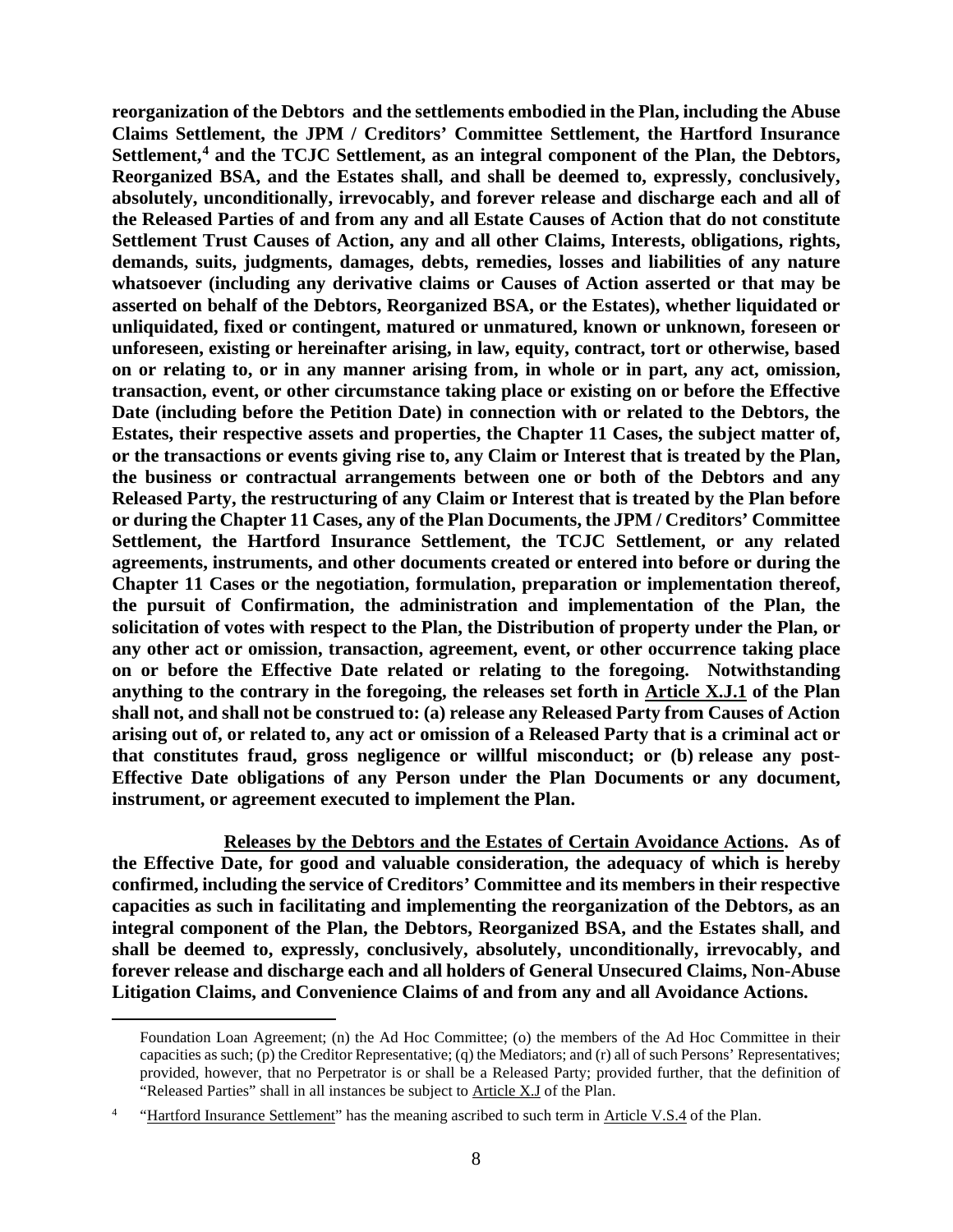**c. Releases by the Debtors and the Estates of the Local Councils, the Contributing Chartered Organizations, and the Participating Chartered Organizations. In furtherance of the Abuse Claims Settlement,[5](#page-21-0) on the Effective Date, for good and valuable consideration, the adequacy of which is hereby confirmed, the Debtors, on their own behalf and as representatives of their respective Estates, and Reorganized BSA, are deemed to irrevocably and unconditionally, fully, finally, and forever waive, release, acquit, and discharge each and all of the Local Councils, the Contributing Chartered Organizations and the Participating Chartered Organizations of and from any and all claims, causes of action, suits, costs, debts, liabilities, obligations, dues, sums of money, accounts, reckonings, bonds, bills, covenants, contracts, controversies, agreements, promises, damages, judgments, executions and demands whatsoever, of whatever kind or nature (including those arising under the Bankruptcy Code), whether known or unknown, suspected or unsuspected, in law or in equity, which the Debtors, their Estates, or Reorganized BSA have, had, may have, or may claim to have: (a) against any of the Local Councils and Contributing Chartered Organizations with respect to any Abuse Claims and (b) against any of the Participating Chartered Organizations with respect to any Post-1975 Chartered Organization Abuse Claims (collectively, the "Scouting Released Claims").**

**d. Releases by Holders of Abuse Claims. As of the Effective Date, except for the rights that remain in effect from and after the Effective Date to enforce the Plan and the Confirmation Order, pursuant to section 1123(b) of the Bankruptcy Code, for good and valuable consideration, the adequacy of which is hereby confirmed, including the service of the Protected Parties[6](#page-21-1) and the Limited Protected Parties[7](#page-21-2) to facilitate and implement the reorganization of the Debtors, including the settlements embodied in the Plan, including the Abuse Claims Settlement, as an integral component of the Plan, and except as otherwise expressly provided in the Plan or the Confirmation Order, to the maximum extent permitted under applicable law, as such law may be extended subsequent to the Effective Date, all holders of Abuse Claims shall, and shall be deemed to, expressly, conclusively, absolutely, unconditionally, irrevocably, and forever discharge and release: (a) each and all of the Protected Parties and their respective property and successors and assigns of and from all Abuse Claims and any and all Claims and Causes of Action whatsoever, whether known or** 

<span id="page-21-0"></span><sup>&</sup>lt;sup>5</sup> "Abuse Claims Settlement" has the meaning ascribed to such term in Article V.S of the Plan.

<span id="page-21-1"></span><sup>&</sup>quot;Protected Parties" means the following Persons: (a) the Debtors; (b) Reorganized BSA; (c) the Related Non-Debtor Entities; (d) the Local Councils; (e) the Contributing Chartered Organizations; (f) the Settling Insurance Companies, including Hartford; and (g) all of such Persons' Representatives; provided, however, that no Perpetrator is or shall be a Protected Party. Notwithstanding the foregoing, a Contributing Chartered Organization shall be a Protected Party with respect to Abuse Claims only as set forth in the definition of "Abuse Claim."

<span id="page-21-2"></span><sup>&</sup>lt;sup>7</sup> "Limited Protected Parties" means the Participating Chartered Organizations, which means a Chartered Organization that does not (a) object to confirmation of the Plan or (b) inform Debtors' counsel in writing on or before the confirmation objection deadline that it does not wish to make the Participating Chartered Organization Insurance Assignment. Notwithstanding the foregoing, with respect to any Chartered Organization that is a debtor in bankruptcy as of the Confirmation Date, such Chartered Organization shall be a Participating Chartered Organization only if it advises Debtors' counsel in writing that it wishes to make the Participating Chartered Organization Insurance Assignment, and, for the avoidance of doubt, absent such written advisement, none of such Chartered Organization's rights to or under the Abuse Insurance Policies shall be subject to the Participating Chartered Organization Insurance Assignment. A list of Chartered Organizations that are not Participating Chartered Organizations is attached to the Plan as Exhibit K.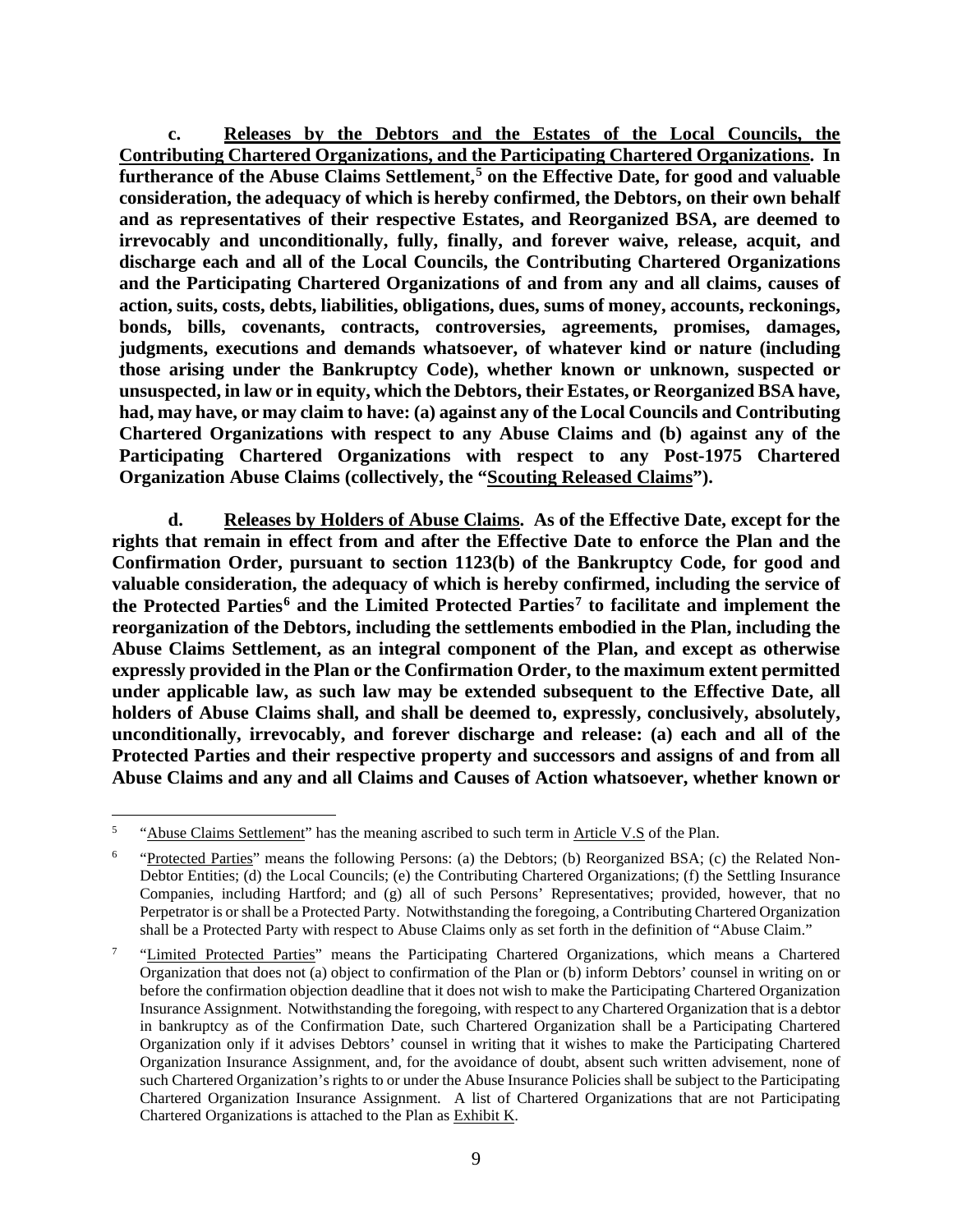**unknown, asserted or unasserted, derivative or direct, foreseen or unforeseen, existing or hereinafter arising, in law, equity, or otherwise, whether for tort, fraud, contract, veil piercing or alter-ego theories of liability, successor liability, contribution, indemnification, joint liability, or otherwise, arising from or related in any way to such Abuse Claims; and (b) each and all of the Limited Protected Parties and their respective property and successors and assigns of and from all Post-1975 Chartered Organization Abuse Claims and any and all Claims and Causes of Action whatsoever, whether known or unknown, asserted or unasserted, derivative or direct, foreseen or unforeseen, existing or hereinafter arising, in law, equity, or otherwise, whether for tort, fraud, contract, veil piercing or alter-ego theories of liability, successor liability, contribution, indemnification, joint liability, or otherwise, arising from or related in any way to such Post-1975 Chartered Organization Abuse Claims; provided, however, that the releases set forth in Article X.J.3 of the Plan shall not, and shall not be construed to: (i) release any Protected Party or Limited Protected Party from Causes of Action arising out of, or related to, any act or omission of a Released Party that is a criminal act or that constitutes fraud, gross negligence or willful misconduct; (ii) release any post-Effective Date obligations of any Person under the Plan Documents or any document, instrument, or agreement executed to implement the Plan; or (iii) modify, reduce, impair or otherwise affect the ability of any holder of an Abuse Claim to recover on account of such Claim in accordance with Article III. B.10 or Article III.B.11 of the Plan, as applicable.**

**e. Releases by Holders of Claims**. **As of the Effective Date, except for the rights that remain in effect from and after the Effective Date to enforce the Plan and the Confirmation Order, for good and valuable consideration, the adequacy of which is hereby confirmed, including the service of the Released Parties to facilitate and implement the reorganization of the Debtors and the settlements embodied in the Plan, including the JPM / Creditors' Committee Settlement, the Hartford Insurance Settlement, and the TCJC Settlement, as an integral component of the Plan, and except as otherwise expressly provided in the Plan or the Confirmation Order, to the maximum extent permitted under applicable law, as such law may be extended subsequent to the Effective Date, all Releasing Claim Holders[8](#page-22-0) shall, and shall be deemed to, expressly, conclusively, absolutely, unconditionally, irrevocably, and forever release and discharge each and all of the Released Parties of and from any and all Claims, Interests, obligations, rights, demands, suits, judgments, damages, debts, remedies, losses and liabilities of any nature whatsoever (including any derivative claims or Causes of Action asserted or that may be asserted on behalf of the Debtors, Reorganized BSA, or the Estates), whether liquidated or unliquidated, fixed or contingent, matured or unmatured, known or unknown, foreseen or unforeseen, existing or hereinafter arising, in law, equity, contract, tort or otherwise, based on or relating to, or in any manner** 

<span id="page-22-0"></span><sup>&</sup>quot;Releasing Claim Holder" means, collectively, (a) all holders of Claims that vote to accept the Plan and do not opt out of the releases set forth in Article X.J.4 of the Plan; (b) all holders of Claims that are presumed to accept the Plan, except for holders of such Claims that file a timely objection to the releases set forth in Article X.J.4 of the Plan; (c) all holders of Claims entitled to vote on the Plan and who vote against the Plan and do not opt out of the releases set forth in Article X.J.4 of the Plan; and (d) all of such Persons' predecessors, successors and assigns, subsidiaries, affiliates, current and former officers, directors, principals, shareholders, members, partners, employees, agents, advisory board members, financial advisors, attorneys, accountants, investment bankers, consultants, representatives, management companies, and other professionals, and all such Persons' respective heirs, executors, estates, servants and nominees, in their respective capacities as such. No holder of a Claim in a Class that is Impaired under the Plan will be deemed a "Releasing Claim Holder" to the extent such holder abstained from voting.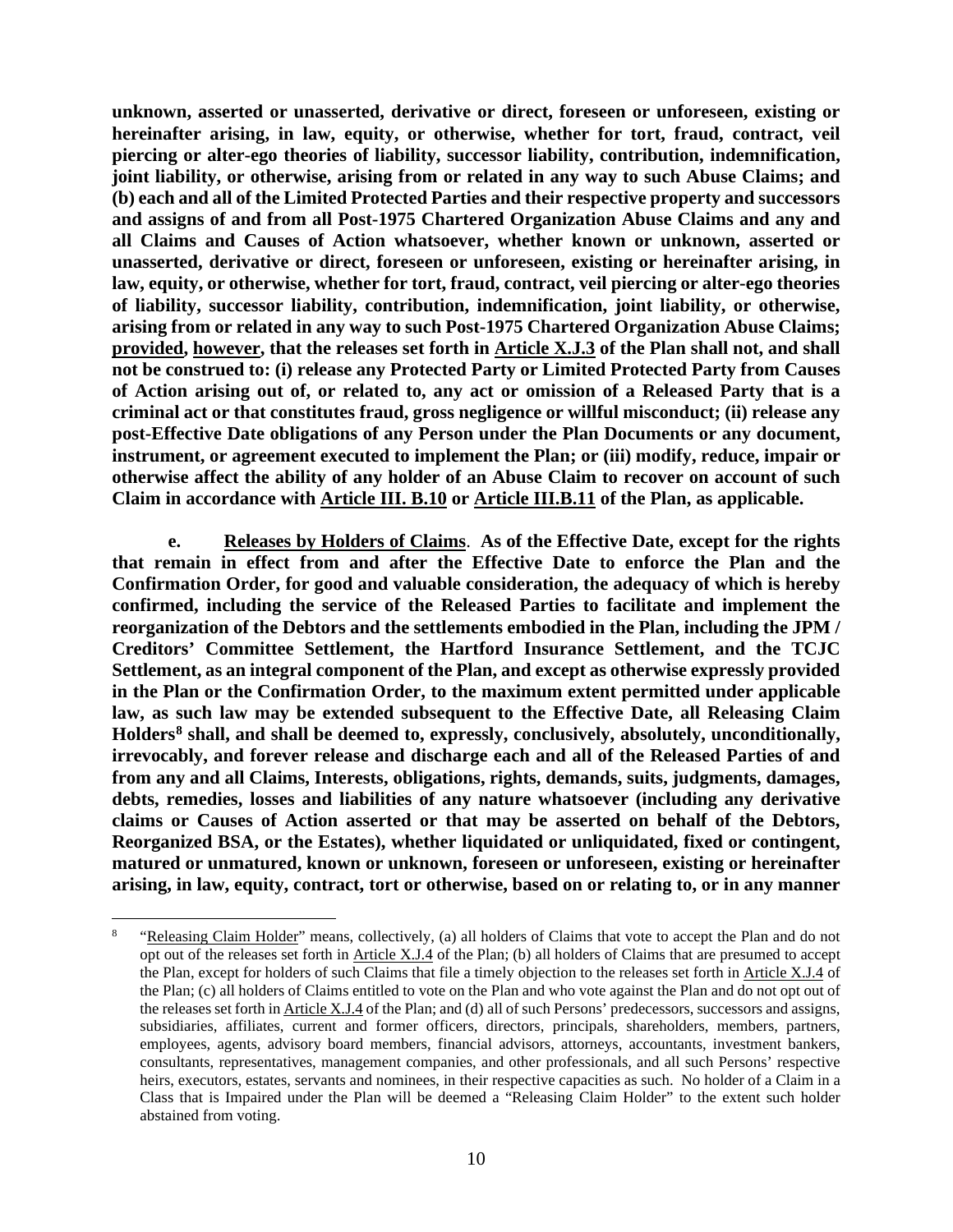**arising from, in whole or in part, any act, omission, transaction, event, or other circumstance taking place or existing on or before the Effective Date (including before the Petition Date) in connection with or related to the Debtors, the Estates, their respective assets and properties, the Chapter 11 Cases, the subject matter of, or the transactions or events giving rise to, any Claim or Interest that is treated by the Plan, the business or contractual arrangements between one or both of the Debtors and any Released Party, the restructuring of any Claim or Interest that is treated by the Plan before or during the Chapter 11 Cases, any of the Plan Documents, the JPM / Creditors' Committee Settlement, the Hartford Insurance Settlement, the TCJC Settlement, or any related agreements, instruments, and other documents created or entered into before or during the Chapter 11 Cases or the negotiation, formulation, preparation or implementation thereof, the pursuit of Confirmation, the administration and implementation of the Plan, the solicitation of votes with respect to the Plan, the Distribution of property under the Plan, or any other act or omission, transaction, agreement, event, or other occurrence taking place on or before the Effective Date related or relating to the foregoing; provided, however, that the releases set forth in Article X.J.4 of the Plan shall not, and shall not be construed to: (a) release any Released Party from Causes of Action arising out of, or related to, any act or omission of a Released Party that is a criminal act or that constitutes fraud, gross negligence or willful misconduct; (b) release any post-Effective Date obligations of any Person under the Plan Documents or any document, instrument, or agreement executed to implement the Plan; or (c) modify, reduce, impair or otherwise affect the ability of any holder of an Allowed Non-Abuse Litigation Claim to recover on account of such Allowed Claim in accordance with Article III.B.9 of the Plan. Notwithstanding the foregoing or anything to the contrary herein, (i) with respect to holders of Allowed General Unsecured Claims or Allowed Non-Abuse Litigation Claims, nothing in the Plan or the release set forth in Article X.J.4 of the Plan shall, or shall be construed to, release any claims or Causes of Action against any Local Council, Chartered Organization (other than a Contributing Chartered Organization), or Non-Settling Insurance Company (subject to Article IV.D.3 of the Plan) and (ii) nothing in the Plan or the release set forth in Article X.J.4 of the Plan shall, or shall be construed to, release any claims or Causes of Action asserted by Century Indemnity Company against Sidley Austin LLP ("Sidley") related to Sidley's representation of the Debtors prior to the Petition Date.**

### **f. Releases Among Contributing Chartered Organizations and Settlement Parties**.

**In furtherance of the Abuse Claims Settlement, as of the date that the Confirmation Order and Affirmation Order become Final Orders, except for the rights that remain in effect from and after the Effective Date to enforce the Plan, the Confirmation Order, and the terms of the TCJC Settlement Agreement,[9](#page-23-0) for good and valuable consideration, the adequacy of which is hereby confirmed, each of the Contributing** 

<span id="page-23-0"></span><sup>&</sup>lt;sup>9</sup> "TCJC Settlement Agreement" means that certain settlement agreement, which remains subject to definitive documentation, by and between TCJC, the Debtors, the Ad Hoc Committee, the Coalition, the Future Claimants' Representative, and certain state court counsel to holders of Direct Abuse Claims, as such agreement is described in the term sheet appended to the *Sixth Mediators' Report* [D.I. 6210] filed on September 14, 2021. Upon its execution by all of the parties thereto, the TCJC Settlement Agreement shall be filed with the Plan Supplement and attached to the Plan as Exhibit J-1.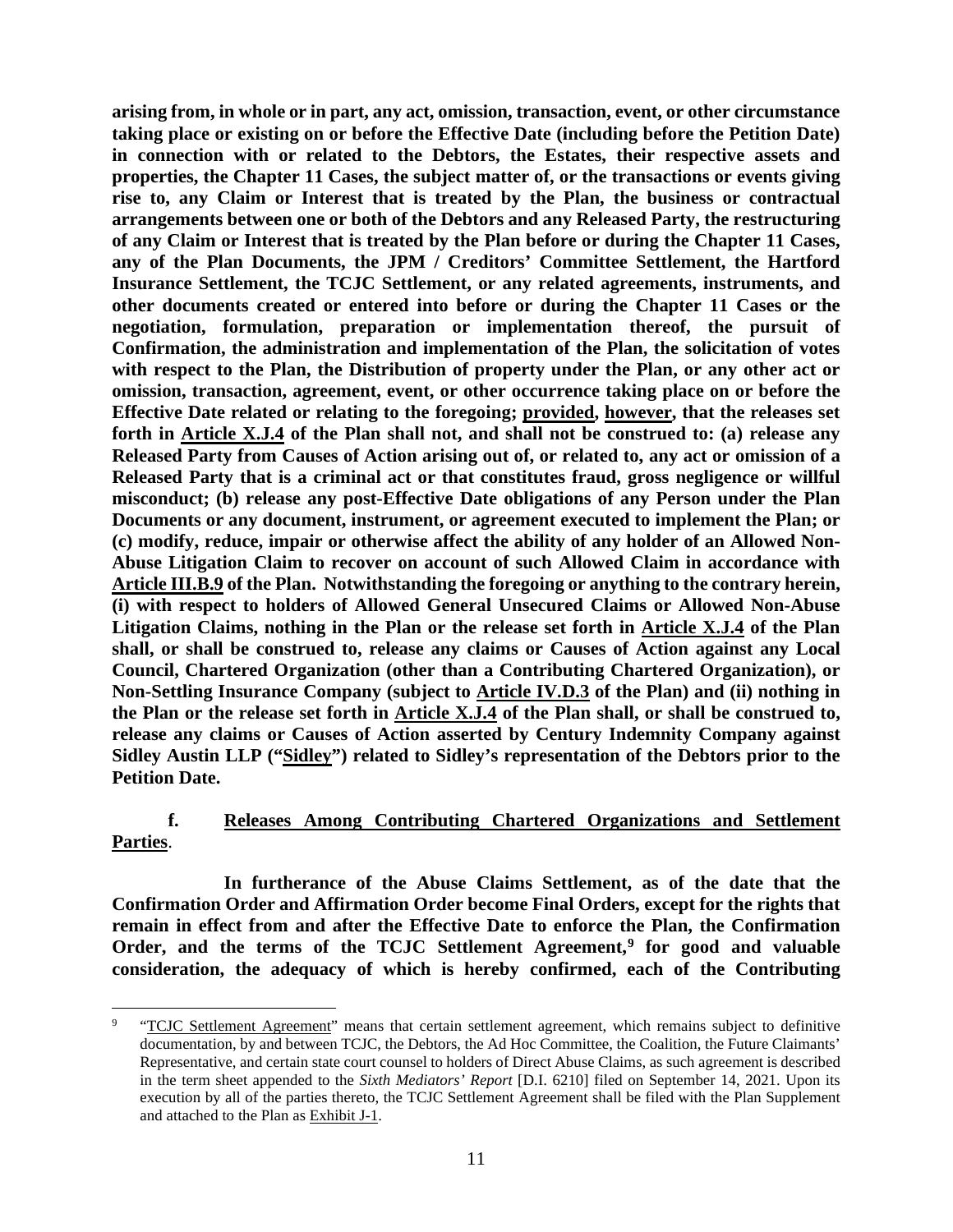**Chartered Organizations, including TCJC, shall, and shall be deemed to, expressly, conclusively, absolutely, unconditionally, irrevocably, and forever release and discharge the Debtors, Reorganized BSA, the Related Non-Debtor Entities, the Local Councils, the other Protected Parties, the Limited Protected Parties, the Settling Insurance Companies, including Hartford, the Future Claimants' Representative, the Coalition, the Settlement Trust, and each of its and their respective Representatives (collectively, the "Settlement Parties"), of and from any and all Claims, Interests, obligations, rights, demands, suits, judgments, damages, debts, remedies, losses and liabilities of any nature whatsoever (including any derivative claims or Causes of Action asserted or that may be asserted on behalf of the Debtors, Reorganized BSA, or the Estates), whether liquidated or unliquidated, fixed or contingent, matured or unmatured, known or unknown, foreseen or unforeseen, existing or hereinafter arising, in law, equity, contract, tort or otherwise, based on or relating to, or in any manner arising from, in whole or in part, any act, omission, transaction, event, or other circumstance taking place or existing on or before the date that the Confirmation Order and Affirmation Order become Final Orders (including before the Petition Date) in connection with or related to (i) Abuse Claims, (ii) the Chapter 11 Cases, (iii) the Plan, or (iv) any Claims relating to the Debtors or the Related Non-Debtor Entities that were or could have been asserted by the Contributing Chartered Organizations against the Settlement Parties or any of them.**

**In furtherance of the Abuse Claims Settlement, as of the date that the Confirmation Order and Affirmation Order become Final Orders, except for the rights that remain in effect from and after the Effective Date to enforce the Plan, the Confirmation Order, and the terms of the TCJC Settlement Agreement, for good and valuable consideration, the adequacy of which is hereby confirmed, each of the Settlement Parties shall, and shall be deemed to, expressly, conclusively, absolutely, unconditionally, irrevocably, and forever release and discharge each of the Contributing Chartered Organizations, including TCJC, of and from any and all Claims, Interests, obligations, rights, demands, suits, judgments, damages, debts, remedies, losses and liabilities of any nature whatsoever, whether liquidated or unliquidated, fixed or contingent, matured or unmatured, known or unknown, foreseen or unforeseen, existing or hereinafter arising, in law, equity, contract, tort or otherwise, based on or relating to, or in any manner arising from, in whole or in part, any act, omission, transaction, event, or other circumstance taking place or existing on or before the date that the Confirmation Order and Affirmation Order become Final Orders (including before the Petition Date) in connection with or related to (i) Abuse Claims, (ii) the Chapter 11 Cases, (iii) the Plan, or (iv) any Claims relating to the Debtors or the Related Non-Debtor Entities that were or could have been asserted by the Settlement Parties against the Contributing Chartered Organizations or any of them.**

#### **g. Releases Relating to Settling Insurance Companies.**

**The releases of Settling Insurance Companies[10](#page-24-0) and certain other parties, and the releases by Settling Insurance Companies, each as set forth in the Insurance Settlement** 

<span id="page-24-0"></span><sup>&</sup>lt;sup>10</sup> "Settling Insurance Company" means, solely with respect to Abuse Insurance Policies that are the subject of an Insurance Settlement Agreement, any Insurance Company that contributes funds, proceeds or other consideration to or for the benefit of the Settlement Trust pursuant to an Insurance Settlement Agreement that is approved by (a) an order of the Bankruptcy Court (including the Confirmation Order) and is designated as a Settling Insurance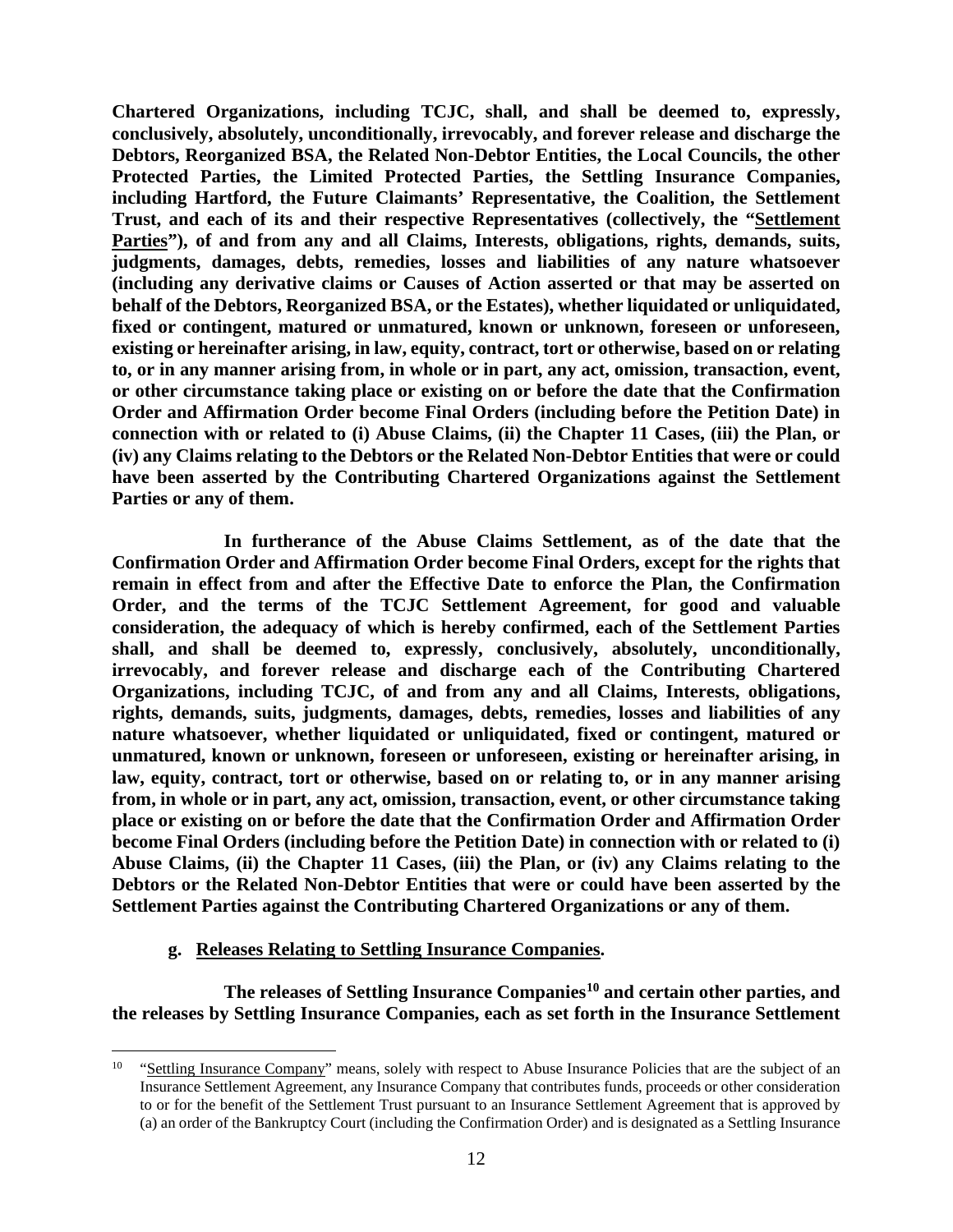**Agreements, including the Hartford Insurance Settlement Agreement, are incorporated by reference as if fully set forth in the Plan.**

## **h. Channeling Injunction**.

**Terms. Notwithstanding anything to the contrary in the Plan, to preserve and promote the settlements contemplated by and provided for in the Plan, including the Abuse Claims Settlement, the Hartford Insurance Settlement, and the TCJC Settlement, and to supplement, where necessary, the injunctive effect of the Discharge as provided in sections 1141 and 524 of the Bankruptcy Code and as described in Article X of the Plan, pursuant to the exercise of the equitable jurisdiction and power of the Bankruptcy Court and the District Court under section 105(a) of the Bankruptcy Code, (a) the sole recourse of any holder of an Abuse Claim against a Protected Party on account of such Abuse Claim shall be to and against the Settlement Trust pursuant to the Settlement Trust Documents,[11](#page-25-0) and such holder shall have no right whatsoever at any time to assert such Abuse Claim against any Protected Party or any property or interest in property of any Protected Party, and (b) the sole recourse of any holder of a Post-1975 Chartered Organization Abuse Claim against a Limited Protected Party on account of such Post-1975 Chartered Organization Abuse Claim shall be to and against the Settlement Trust pursuant to the Settlement Trust Documents, and such holder shall have no right whatsoever at any time to assert such Post-1975 Chartered Organization Abuse Claim against any Limited Protected Party or any property or interest in property of any Limited Protected Party; accordingly, on and after the Effective Date, all Persons that have held or asserted, currently hold or assert, or that may in the future hold or assert, any Abuse Claim against the Protected Parties, or any of them, or any Post-1975 Chartered Organization Abuse Claim against the Limited Protected Parties, or any of them, shall be permanently and forever stayed, restrained and enjoined from taking any action for the purpose of directly, indirectly, or derivatively collecting, recovering, or receiving payment, satisfaction, or recovery from any Protected Party with respect to any such Abuse Claim or from any Limited Protected Party with respect to any such Post-1975 Chartered Organization Abuse Claim, other than from the Settlement Trust pursuant to the Settlement Trust Documents, including:**

**(i) commencing, conducting, or continuing, in any manner, whether directly, indirectly, or derivatively, any suit, action, or other proceeding of any kind (including a judicial, arbitration, administrative, or other proceeding) in any forum in any jurisdiction around the world against or affecting any Protected Party or Limited Protected Party or any property or interest in property of any Protected Party or Limited Protected Party;**

Company in the Confirmation Order or the Affirmation Order or (b) the Settlement Trust. Without limiting the foregoing, subject to Confirmation of the Plan and approval of the Hartford Insurance Settlement Agreement by an order of the Bankruptcy Court (including in the Confirmation Order), Hartford is a Settling Insurance Company and shall be designated as such in the Confirmation Order and the Affirmation Order.

<span id="page-25-0"></span><sup>&</sup>lt;sup>11</sup> "Settlement Trust Documents" means, collectively, (a) the Settlement Trust Agreement, (b) the Trust Distribution Procedures, (c) the Document Agreement, (d) the Confirmation Order, and (e) any other agreements, instruments and documents governing the establishment, administration and operation of the Settlement Trust, which shall be substantially in the forms set forth as exhibits in the Plan or in the Plan Supplement, as the same may be amended or modified from time to time in accordance with the terms thereof.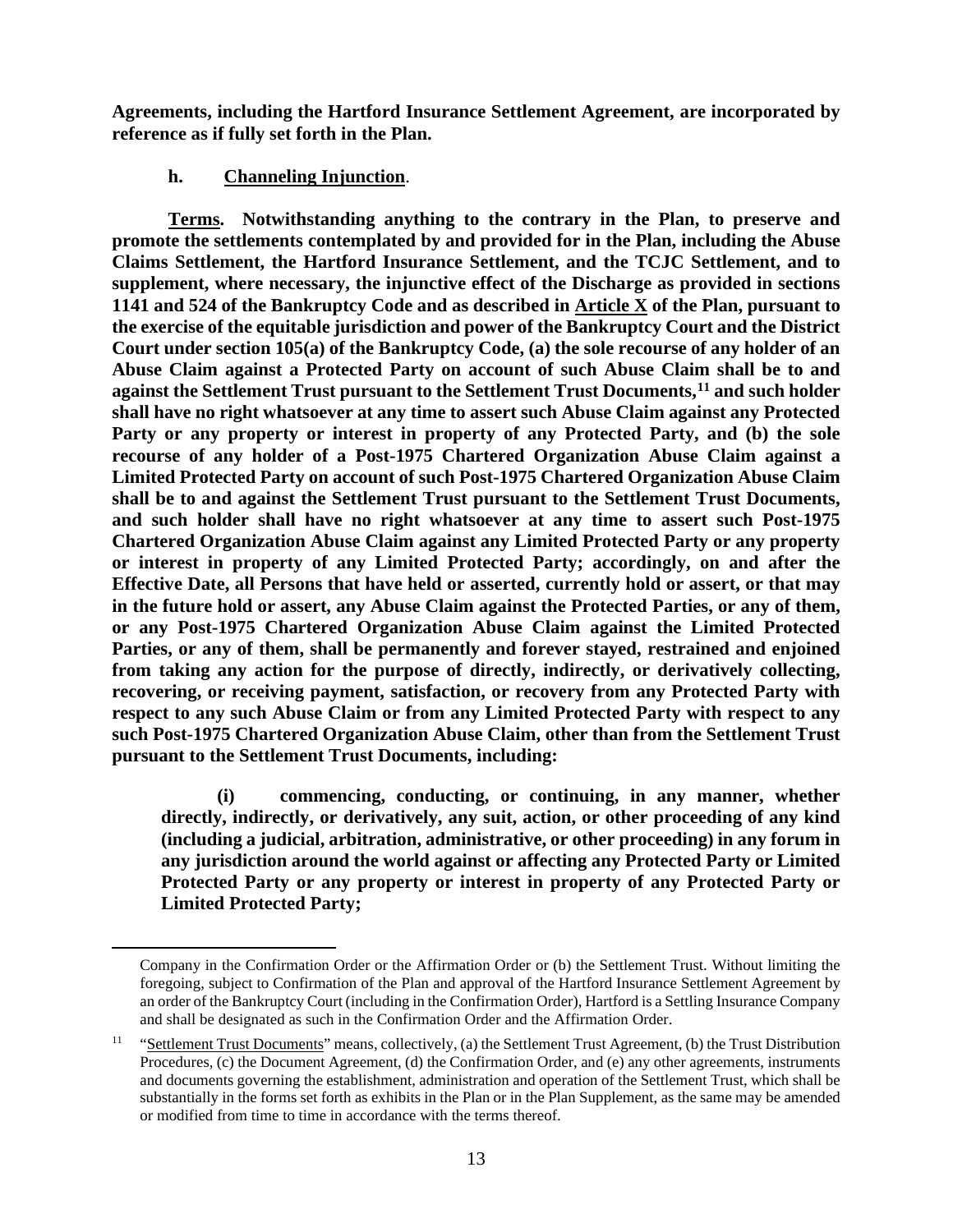**(ii) enforcing, levying, attaching (including any prejudgment attachment), collecting or otherwise recovering, by any manner or means, either directly or indirectly, any judgment, award, decree, or order against or affecting any Protected Party or Limited Protected Party or any property or interest in property of any Protected Party or Limited Protected Party;**

**(iii) creating, perfecting, or otherwise enforcing in any manner, whether directly or indirectly, any Encumbrance of any kind against any Protected Party or Limited Protected Party or any property or interest in property of any Protected Party or Limited Protected Party;**

**(iv) asserting, implementing or effectuating any setoff, right of reimbursement, subrogation, indemnity, contribution, reimbursement, or recoupment of any kind, in any manner, directly or indirectly, against any obligation due to any Protected Party or Limited Protected Party or any property or interest in property of any Protected Party or Limited Protected Party; or**

**(v) taking any act in any manner, and in any place whatsoever, that does not conform to, or comply with, the provisions of the Plan Documents or the Settlement Trust Documents or with regard to any matter that is within the scope of the matters designated by the Plan to be subject to resolution by the Settlement Trust, except in conformity and compliance with the Settlement Trust Documents with respect to any such Abuse Claim or Post-1975 Chartered Organization Abuse Claim.**

**Reservations. Notwithstanding anything to the contrary in Article X.F of the Plan, the Channeling Injunction shall not enjoin:**

**(i) the rights of holders of Abuse Claims or Post-1975 Chartered Organization Abuse Claims to assert such Abuse Claims solely against the Settlement Trust in accordance with the Trust Distribution Procedures, including the ability to pursue the Settlement Trust in the tort system as described in Article XII of the Trust Distribution Procedures;**

**(ii) the rights of holders of Abuse Claims to assert such Abuse Claims against anyone other than a Protected Party or, in the case of Post-1975 Chartered Organization Abuse Claims, against anyone other than a Limited Protected Party;**

**(iii) prior to the date that an Entity (other than an Insurance Company) becomes a Protected Party under Article IV.I of the Plan, the right of holders of Abuse Claims to assert such Abuse Claims against such Entity;**

**(iv) prior to the date that a Chartered Organization becomes a Limited Protected Party under Article IV.J of the Plan, the right of holders of Post-1975 Chartered Organization Abuse Claims to assert such Abuse Claims against such Entity;**

**(v) the rights of holders of Abuse Claims that are not Post-1975 Chartered Organization Abuse Claims to assert such Abuse Claims against any Limited**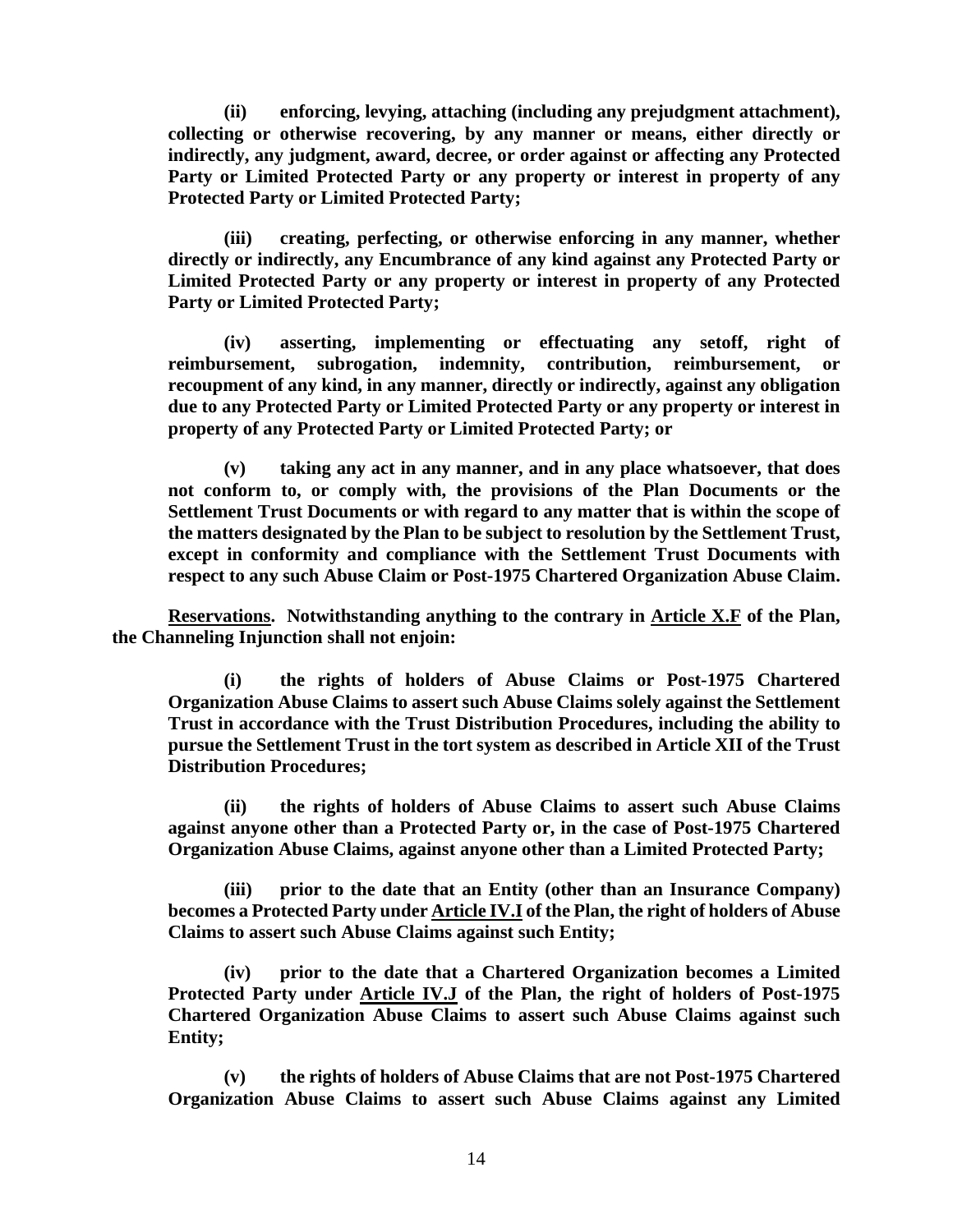**Protected Party (unless such Limited Protected Party becomes a Protected Party under Article IV.I of the Plan);**

**(vi) the right of any Person to assert any Claim, debt, obligation or liability for payment of Settlement Trust Expenses solely against the Settlement Trust in accordance with the Settlement Trust Documents;**

**(vii) the Settlement Trust from enforcing its rights under the Plan and the Settlement Trust Documents; or** 

**(viii) the rights of the Settlement Trust to prosecute any action against any Non-Settling Insurance Company based on or arising from Abuse Insurance Policies that are not the subject of an Insurance Settlement Agreement, subject to any Insurance Coverage Defenses.**

### **i. Exculpation.**

**From and after the Effective Date, none of the Exculpated Parties[12](#page-27-0) shall have or incur any liability to, or be subject to any right of action by, any Person for any act, omission, transaction, event, or other circumstance occurring on or before the Effective Date in connection with, relating to or arising out of the Chapter 11 Cases, the negotiation of the Plan Documents, the JPM/Creditors' Committee Settlement, the Hartford Insurance Settlement Agreement, the TCJC Settlement Agreement, the Releases and Injunctions, the pursuit of Confirmation of the Plan, the administration, consummation and implementation of the Plan or the property to be Distributed under the Plan, or the management or operation of the Debtors (except for any liability that results primarily from such Exculpated Party's gross negligence, bad faith or willful misconduct). In all respects, each and all such Exculpated Parties shall be entitled to rely upon the advice of counsel with respect to their duties and responsibilities under, or in connection with, the matters referenced in the preceding sentence. Notwithstanding the foregoing or any provision of the Plan to the contrary, Sidley shall not be an Exculpated Party with respect to any claims that Century Indemnity Company asserts against Sidley related to Sidley's representation of the Debtors prior to the Petition Date.**

# **j. Injunctions Related to Releases and Exculpation**.

**Injunction Related to Releases**. **As of the Effective Date, all holders of Claims that are the subject of Article X.J of the Plan are, and shall be, expressly, conclusively, absolutely, unconditionally, irrevocably, and forever stayed, restrained, prohibited, barred and enjoined from taking any of the following actions against any Released Party or its property or successors or assigns on account of or based on the subject matter of such Claims, whether** 

<span id="page-27-0"></span><sup>&</sup>lt;sup>12</sup> "Exculpated Parties" means, collectively, the following Persons: (a) the Debtors; (b) Reorganized BSA; (c) the Creditors' Committee; (d) the members of the Creditors' Committee in their capacities as such; (e) the Tort Claimants' Committee; (f) the members of the Tort Claimants' Committee in their capacities as such; (g) the Future Claimants' Representative; (h) the Creditor Representative; and (i) all of such Persons' current officers and directors, former officers and directors who served in such capacity during the pendency of the Chapter 11 Cases but are no longer officers or directors as of the Effective Date, employees, volunteers, agents, attorneys, financial advisors, accountants, investment bankers, consultants, representatives, and other professionals.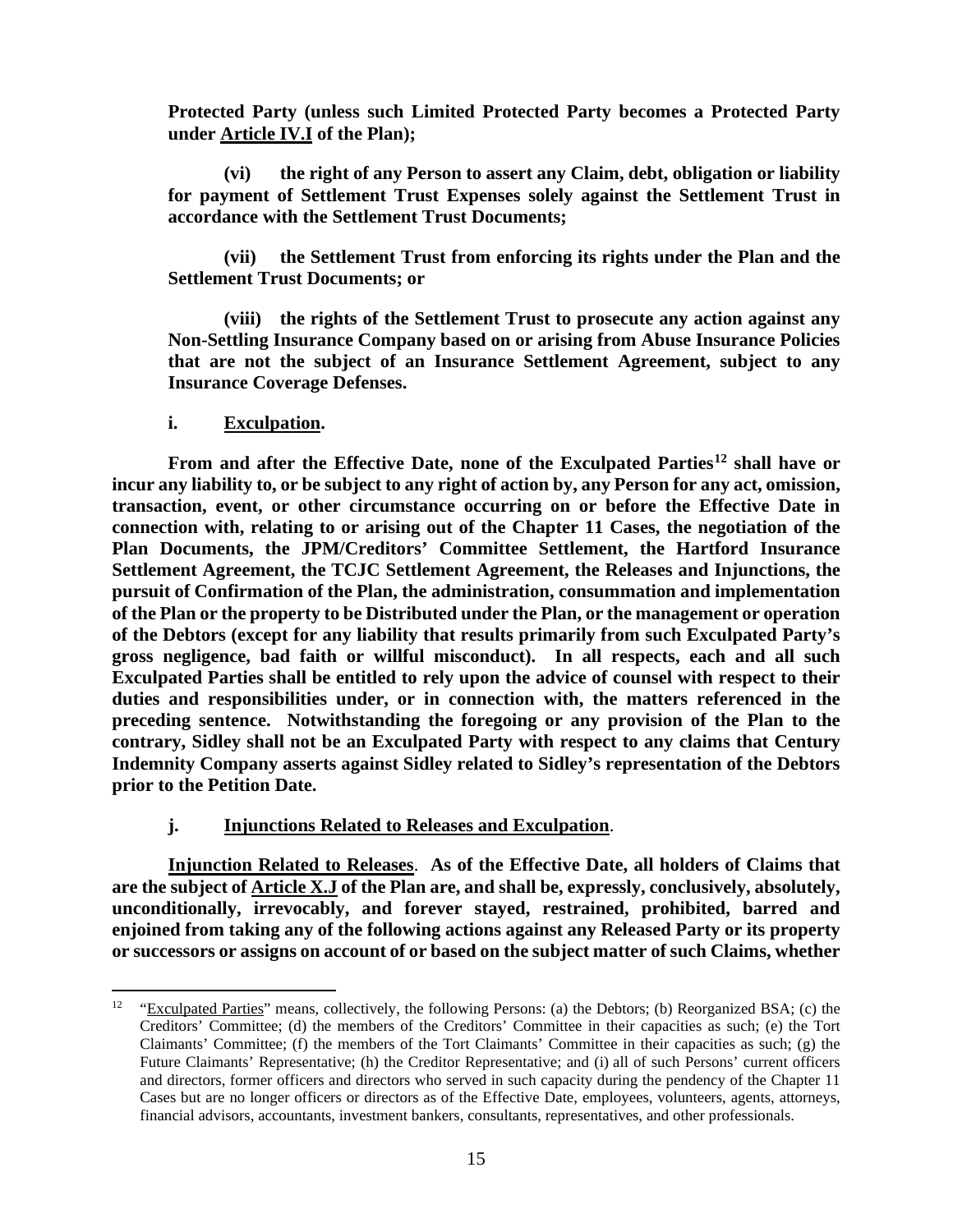**directly or indirectly, derivatively or otherwise: (a) commencing, conducting or continuing in any manner, directly or indirectly, any suit, action or other proceeding (including any judicial, arbitral, administrative or other proceeding) in any forum; (b) enforcing, attaching (including any prejudgment attachment), collecting, or in any way seeking to recover any judgment, award, decree, or other order; (c) creating, perfecting or in any way enforcing in any matter, directly or indirectly, any Lien or Encumbrance; and/or (d) setting off, seeking reimbursement or contributions from, or subrogation against, or otherwise recouping in any manner, directly or indirectly, any amount against any liability or obligation that is discharged under Article X.E of the Plan or released under Article X.J of the Plan; provided, however, that the injunctions set forth in Article X.L.1 of the Plan shall not, and shall not be construed to, enjoin any holder of a Claim that is the subject of Article X.J of the Plan from taking any action arising out of, or related to, any act or omission of a Released Party that is a criminal act or that constitutes fraud, gross negligence or willful misconduct.**

**Injunction Related to Exculpation**. **As of the Effective Date, all holders of Claims that are the subject of Article X.K of the Plan are, and shall be, expressly, conclusively, absolutely, unconditionally, irrevocably, and forever stayed, restrained, prohibited, barred and enjoined from taking any of the following actions against any Exculpated Party on account of or based on the subject matter of such Claims, whether directly or indirectly, derivatively or otherwise: (a) commencing, conducting or continuing in any manner, directly or indirectly, any suit, action or other proceeding (including any judicial, arbitral, administrative or other proceeding) in any forum; (b) enforcing, attaching (including any prejudgment attachment), collecting, or in any way seeking to recover any judgment, award, decree, or other order; (c) creating, perfecting or in any way enforcing in any matter, directly or indirectly, any Lien or Encumbrance; and/or (d) setting off, seeking reimbursement or contributions from, or subrogation against, or otherwise recouping in any manner, directly or indirectly, any amount against any liability or obligation that is discharged under Article X.E of the Plan or released under Article X.J of the Plan; provided, however, that the injunctions set forth in Article X.L.2 of the Plan shall not, and shall not be construed to, enjoin any Person that is the subject of Article X.K of the Plan from taking any action arising out of, or related to, any act or omission of a Exculpated Party that is a criminal act or that constitutes fraud, gross negligence or willful misconduct.**

**PLEASE BE ADVISED THAT IF YOUR CLAIM IS UNIMPAIRED UNDER THE PLAN, YOU WILL BE DEEMED TO HAVE GRANTED THE RELEASES CONTAINED IN ARTICLE X.J.4 OF THE PLAN UNLESS YOU TIMELY FILE AN OBJECTION TO THE PLAN.**

**PLEASE ALSO BE ADVISED THAT IF YOUR CLAIM IS IMPAIRED AND YOU ARE ELIGIBLE TO VOTE TO ACCEPT OR REJECT THE PLAN AND YOU VOTE TO ACCEPT OR ACCEPT THE PLAN, YOU WILL BE DEEMED TO HAVE GRANTED THE RELEASES CONTAINED IN ARTICLE X.J.4 OF THE PLAN UNLESS YOU TIMELY OPT OUT OF THE RELEASES IN ARTICLE X.J.4 OF THE PLAN ON YOUR BALLOT.**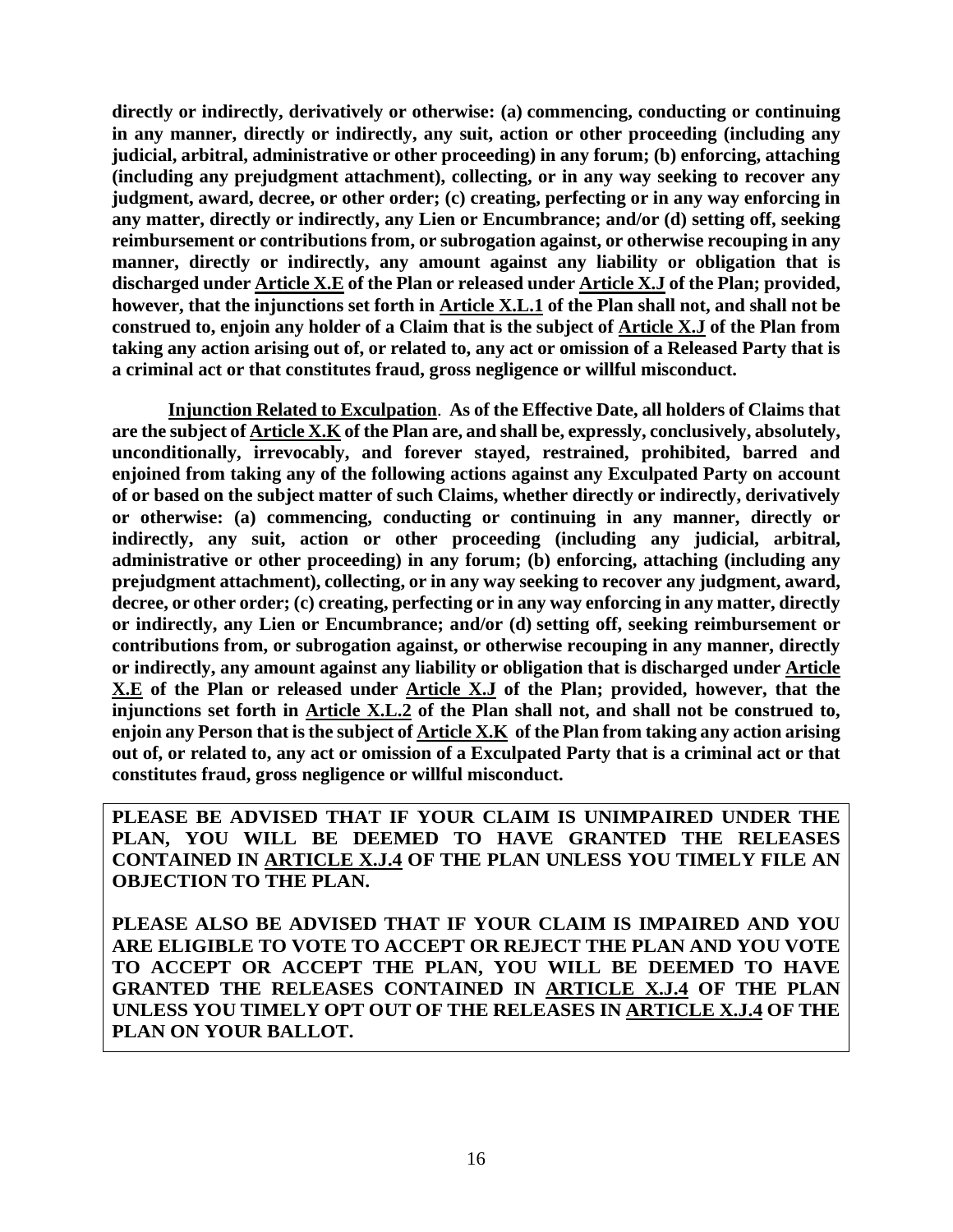# **THIS NOTICE IS BEING SENT TO YOU FOR INFORMATIONAL PURPOSES ONLY. IF YOU HAVE QUESTIONS WITH RESPECT TO YOUR RIGHTS UNDER THE PLAN OR ABOUT ANYTHING STATED HEREIN OR IF YOU WOULD LIKE TO OBTAIN ADDITIONAL INFORMATION, PLEASE CONTACT THE SOLICITATION AGENT VIA ONE OF THE METHODS SPECIFIED ABOVE. PLEASE NOTE THAT THE SOLICITATION AGENT MAY NOT PROVIDE LEGAL ADVICE. IF YOU NEED LEGAL ADVICE, PLEASE CONSULT WITH YOUR ATTORNEY.**

Dated: September 30, 2021

#### WHITE & CASE LLP

Jessica C. Lauria (admitted *pro hac vice*) 1221 Avenue of the Americas New York, New York 10020 Telephone: (212) 819-8200 Email: jessica.lauria@whitecase.com

 $-$  and  $-$ 

WHITE & CASE LLP Michael C. Andolina (admitted *pro hac vice*) Matthew E. Linder (admitted *pro hac vice*) Laura E. Baccash (admitted *pro hac vice*) Blair M. Warner (admitted *pro hac vice*) 111 South Wacker Drive Chicago, Illinois 60606 Telephone: (312) 881-5400 Email: mandolina@whitecase.com mlinder@whitecase.com laura.baccash@whitecase.com blair.warner@whitecase.com

#### MORRIS, NICHOLS, ARSHT & TUNNELL LLP

Derek C. Abbott (No. 3376) Andrew R. Remming (No. 5120) Paige N. Topper (No. 6470) 1201 North Market Street, 16th Floor P.O. Box 1347 Wilmington, Delaware 19899-1347 Telephone: (302) 658-9200 Email: dabbott@morrisnichols.com aremming@morrisnichols.com ptopper@morrisnichols.com

*Attorneys for the Debtors and Debtors in Possession*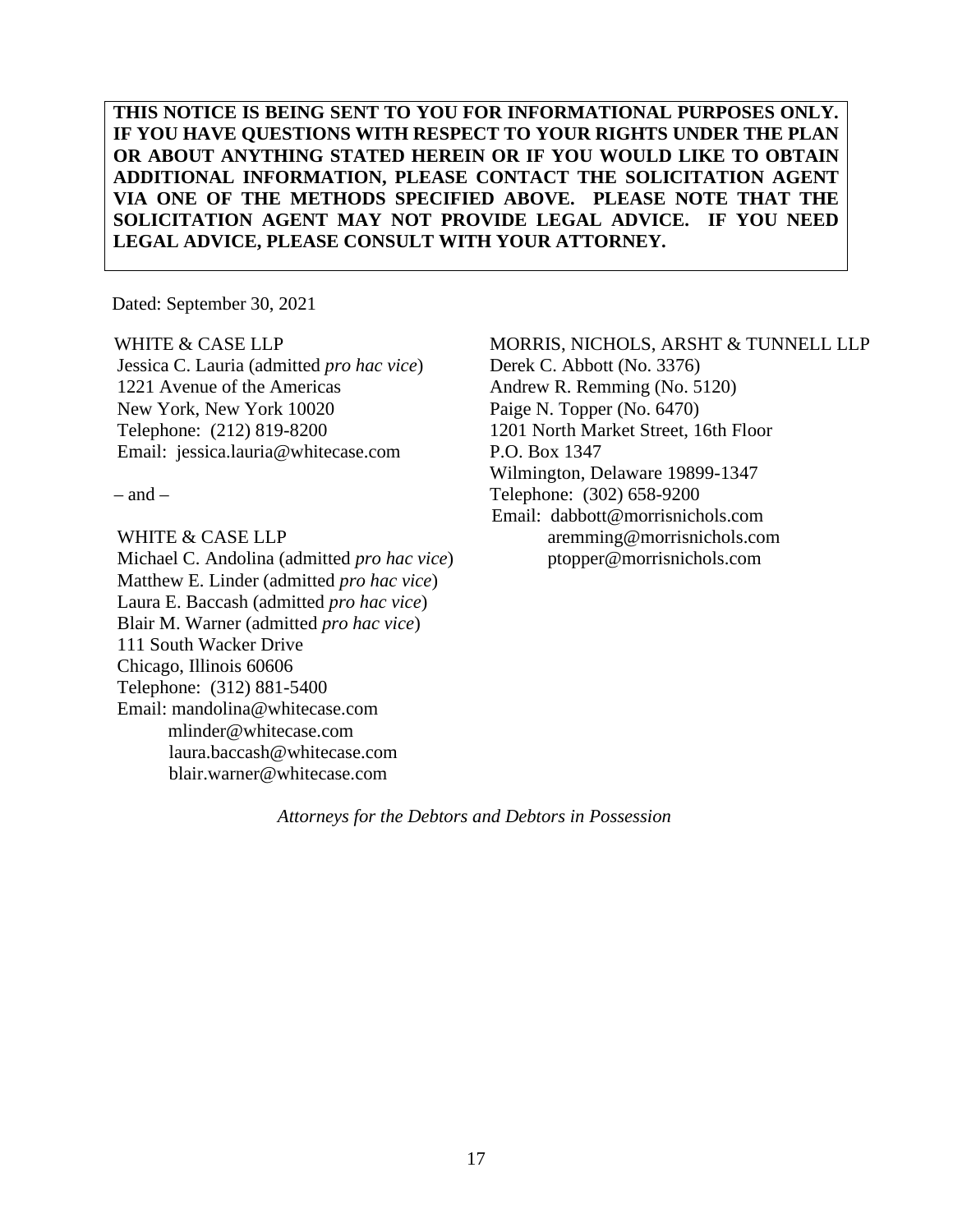# **FORM OF LOCAL COUNCIL LETTER OF INTENT**

**(Attached)**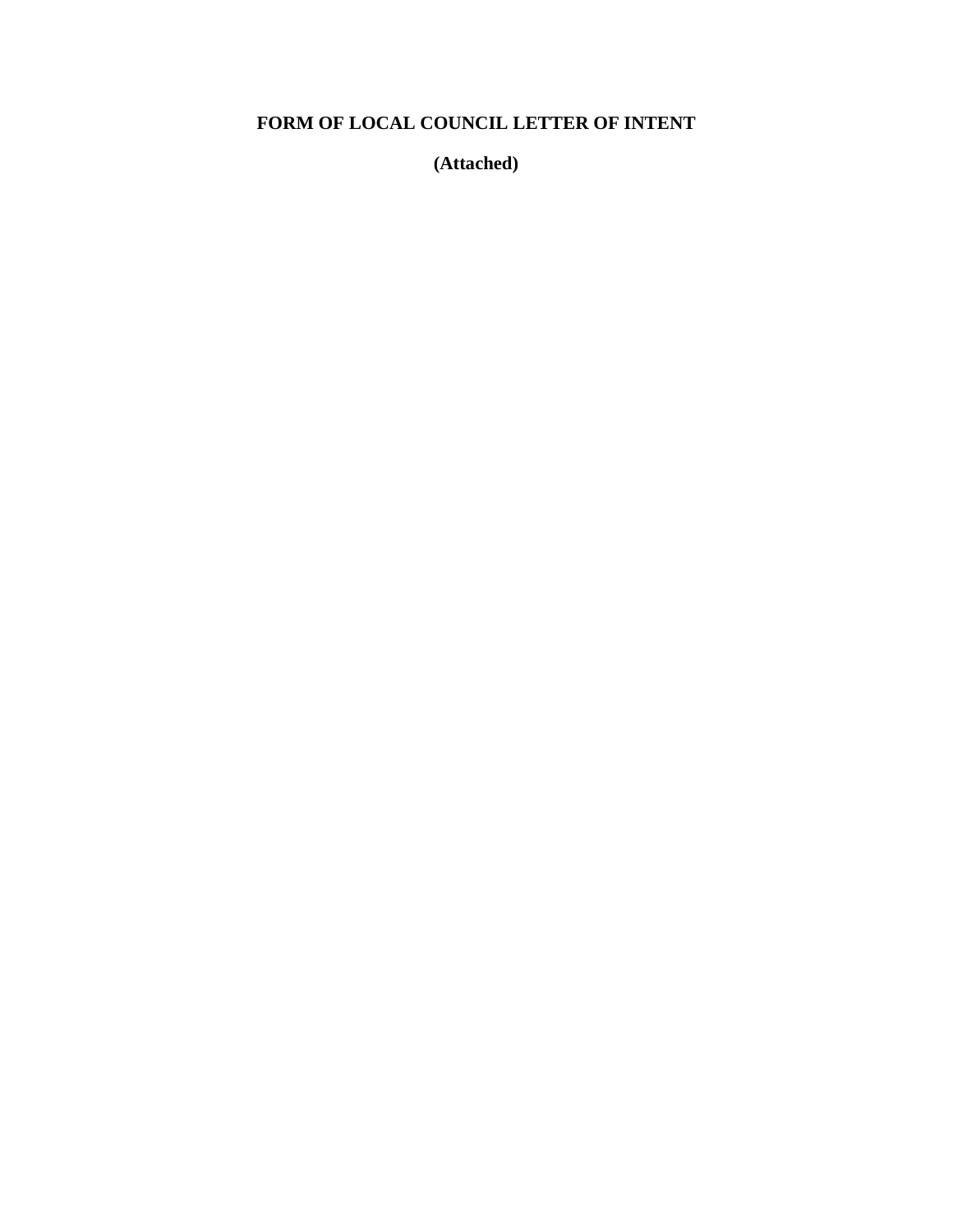July \_\_, 2021

Via E-mail

Boy Scouts of America 1325 West Walnut Hill Lane P.O. Box 152079 Irving, Texas 75015-2079

#### Re: *In re Boy Scouts of America & Delaware BSA LLC*, Case No. 20-10343 (Bankr. D. Del.) (the "Bankruptcy Case")

To Whom It May Concern:

We hereby express our intent to make a contribution to a settlement trust (the "Settlement Trust") created under a Boy Scouts of America ("BSA") Chapter 11 plan of reorganization (a "Plan").

In addition to our rights under applicable insurance policies (subject to agreed treatment for non-abuse-related claims), our Local Council intends to contribute cash and/or real property to the Settlement Trust under a BSA "global resolution" Plan as set forth below.

Our contribution, if any, of real property would be valued (the "Appraised Value") as provided for in the term sheet filed as part of docket number 5466-2 in the Bankruptcy Case (the "Term Sheet"). Other mechanics regarding our council's real property contribution, if any, are described in the Term Sheet.

Our contribution would be subject to the following principal conditions:

(a) Final approval of our board of trustees or similar governing body (no such approval has been obtained as of the date hereof) and approval by any relevant governmental authority, if needed;

(b) Entry of a channeling injunction and releases covering our Local Council (including any predecessors to our Local Council, and any trusts or entities that support Local Council operations), our Local Council's board members, volunteers and employees (other than alleged perpetrators);

(c) Acceptable resolution of insurance and indemnity issues with respect to our chartered partners, to be negotiated, including through the use of a channeling injunction and/or voluntary releases;

(d) Contributions of cash and real property into the Settlement Trust by or on behalf of all other Local Councils which, together with our Local Council's contribution, will total \$500 million (comprised of at least \$300 million of cash);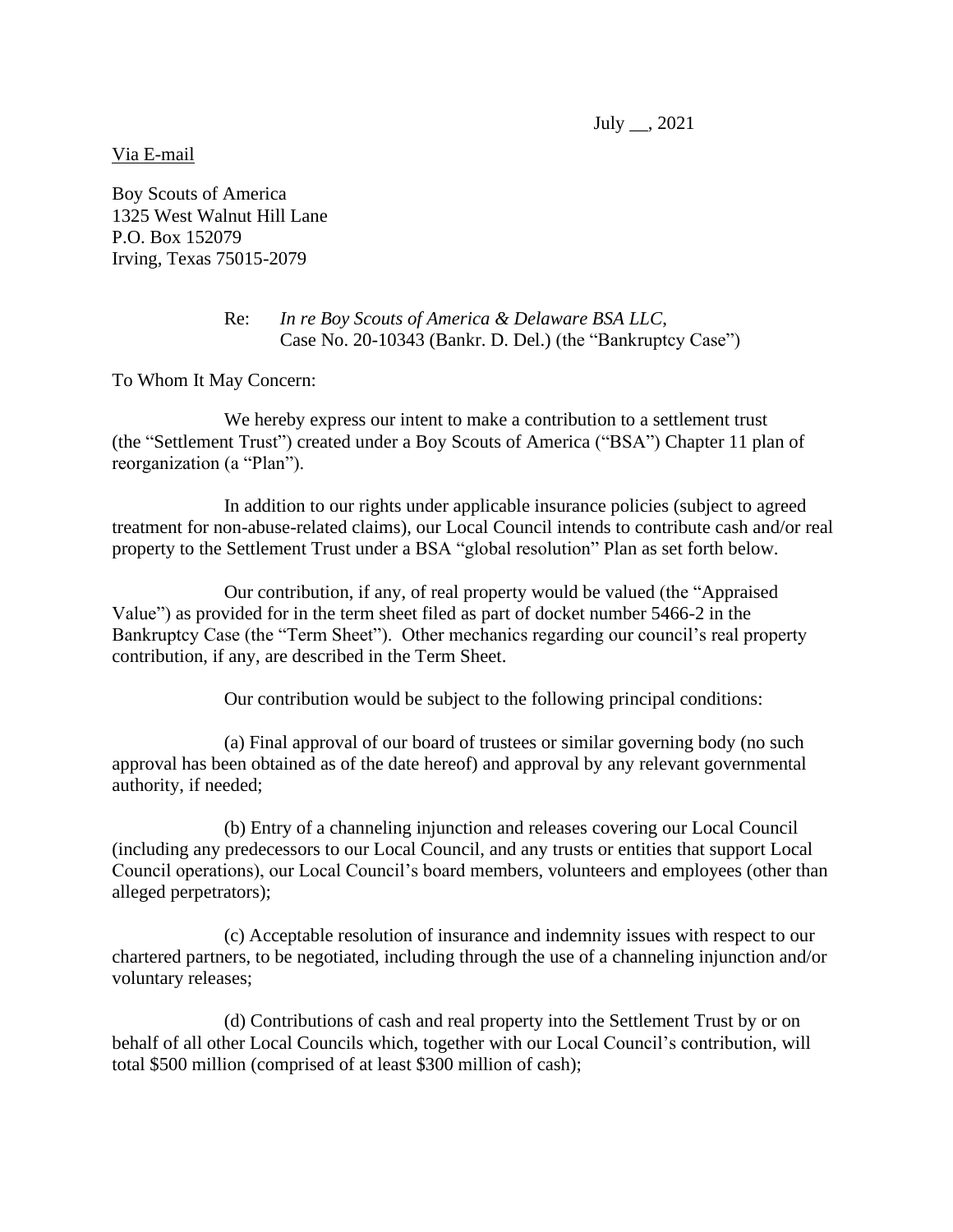Boy Scouts of America Page 2

(e) Continuation of the Bankruptcy Court's preliminary injunction regarding abuse-related claims until the effective date of the Plan;

(f) the Plan, all relevant court orders and all other definitive documentation being in form and substance satisfactory to us and to the Ad Hoc Committee of Local Councils of the Boy Scouts of America.

This letter is a non-binding letter of intent. Nothing herein creates any obligation whatsoever, including to contribute to the Settlement Trust. Nothing herein is an admission with respect to any matter or any factual or legal issue of any kind, including any liability for or in respect of any abuse claim.

Sincerely,

| By:                                                |                                               |  |
|----------------------------------------------------|-----------------------------------------------|--|
|                                                    |                                               |  |
| Title:                                             | <u> 1980 - Andrea Andrew Maria (h. 1980).</u> |  |
|                                                    |                                               |  |
| Local Council Name: 2008. [19] Docal Council Name: |                                               |  |
|                                                    |                                               |  |
| Local Council No.:                                 |                                               |  |
|                                                    |                                               |  |

[Contribution amount / form(s) indicated on next page(s)]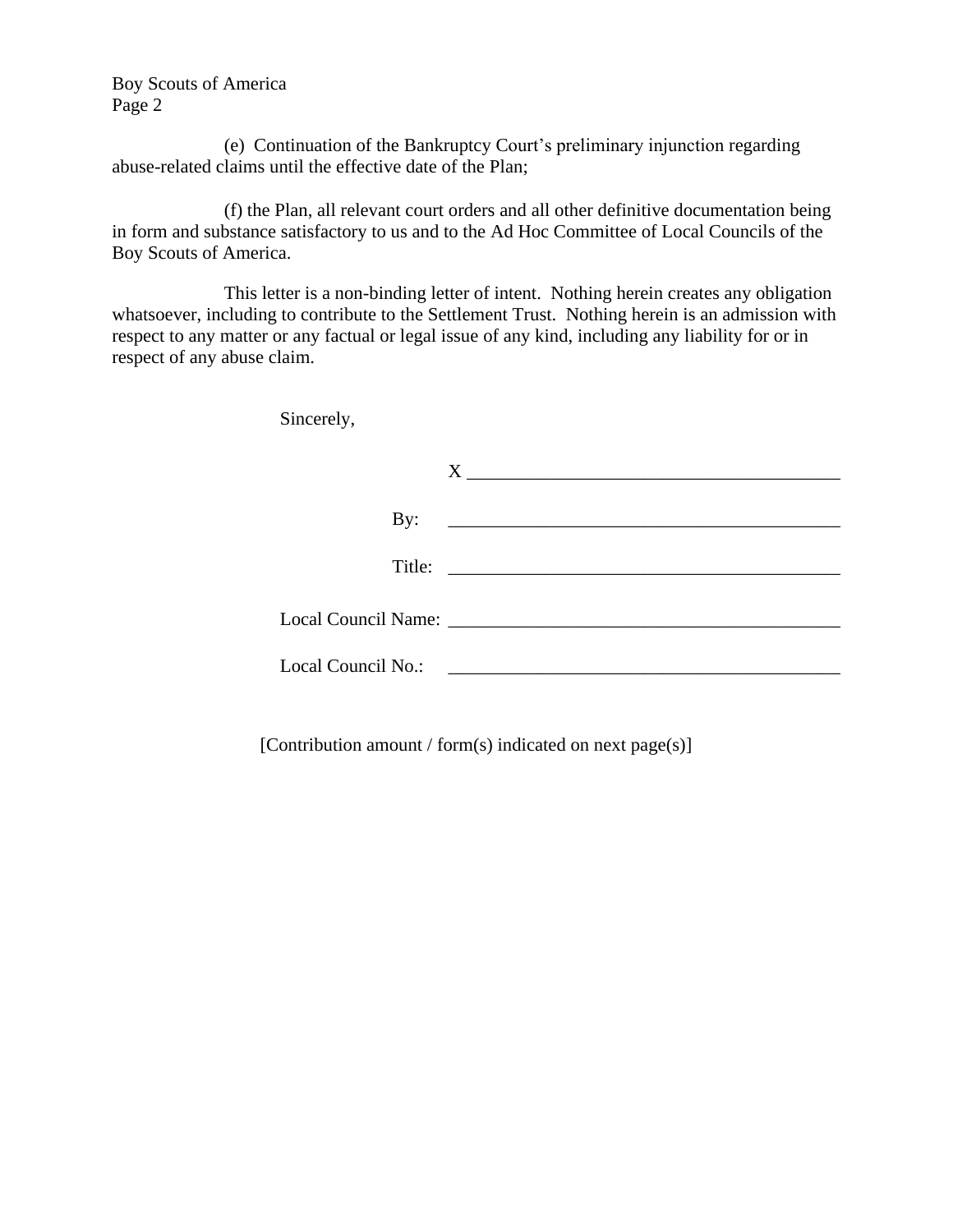Boy Scouts of America Page 3

Local Council Name: \_\_\_\_\_\_\_\_\_\_\_\_\_\_\_\_\_\_\_\_\_\_\_\_\_\_\_\_\_\_\_\_\_\_\_\_\_

Local Council No.:

Total contribution (per Ad Hoc Committee framework): \$\_\_\_\_\_\_\_\_\_\_\_\_\_\_\_\_\_\_\_\_\_\_\_\_\_\_

Cash to be contributed:  $\$$ 

Number of real properties to be contributed (if any): \_\_\_\_\_\_\_\_\_\_\_\_\_\_\_\_\_\_\_\_\_\_\_\_\_\_\_

Total Appraised Value of all contributed real properties (if any): \_\_\_\_\_\_\_\_\_\_\_\_\_\_\_\_\_\_\_\_\_\_\_\_\_

(If real property will be contributed, please complete one copy of the next page for *each* piece of property to be contributed. The "Total Appraised Value" line above should refect the combined total of all of these real properties.)